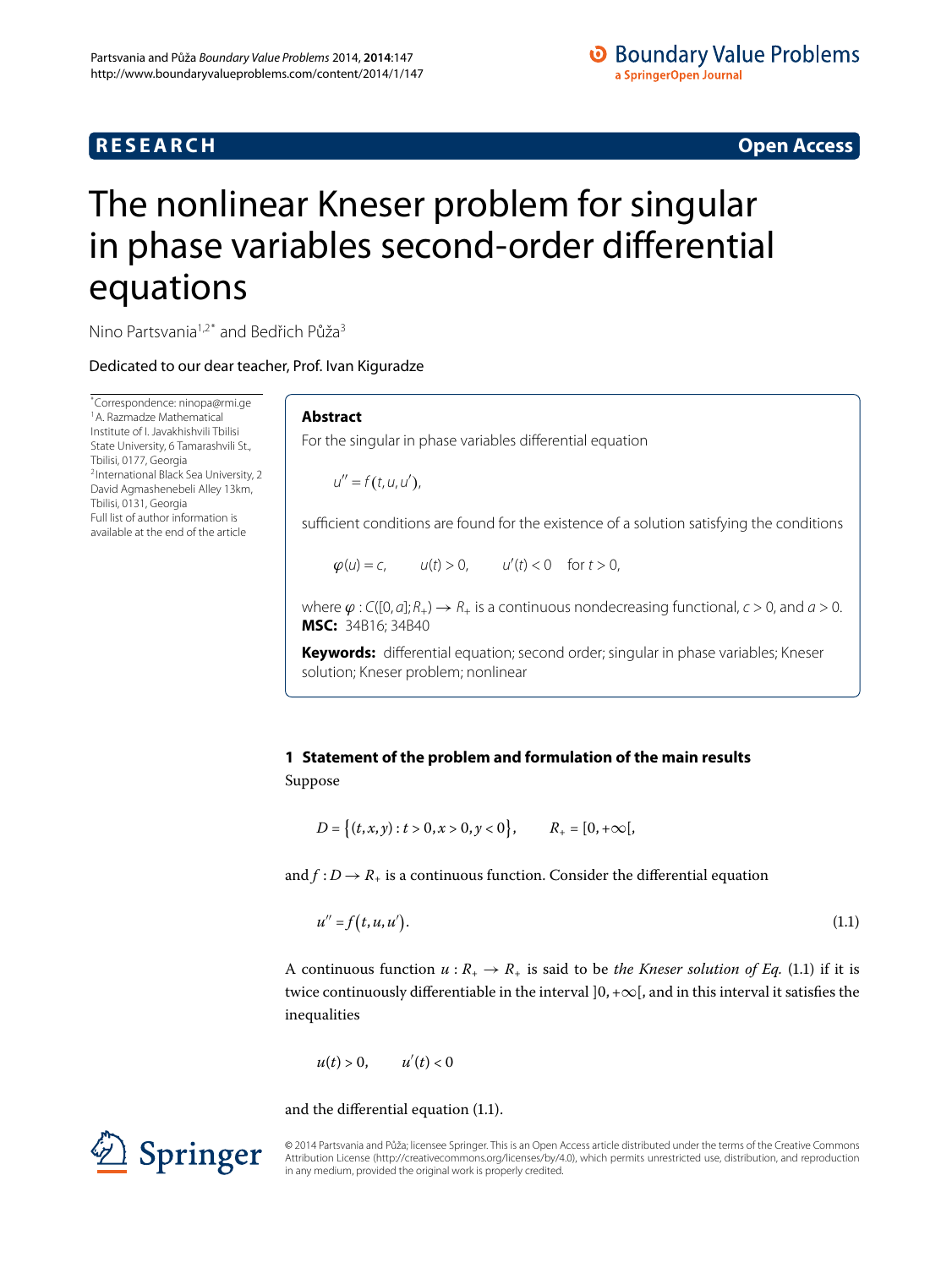In the present paper, we investigate the problem on the existence of a Kneser solution of Eq.  $(1.1)$  satisfying the condition

<span id="page-1-2"></span><span id="page-1-1"></span><span id="page-1-0"></span>
$$
\varphi(u) = c,\tag{1.2}
$$

where  $\varphi$ :  $C([0, a]; R_+) \to R_+$  is a continuous, nondecreasing functional,  $a > 0$ , and  $c > 0$ .

It is natural to name this problem the nonlinear Kneser problem since it was first studied by Kneser  $[1]$  $[1]$  in the case where Eq[.](#page-0-1)  $(1.1)$  and condition  $(1.2)$  have the forms

$$
u'' = f_0(t, u), \tag{1.3}
$$

<span id="page-1-3"></span>
$$
u(0) = c,\tag{1.4}
$$

where  $f_0: R_+ \times R_+ \to R_+$  is a continuous function. Particularly, in [1[\]](#page-15-3) it is proved that if  $f_0$  is a nondecreasing in the second argument function satisfying the local Lipschitz condition in this argument and  $f_0(t, 0) \equiv 0$ , then for an arbitrarily fixed  $c > 0$ , the differential equation  $(1.3)$  $(1.3)$  $(1.3)$  has a unique Kneser solution satisfying condition  $(1.4)$ .

30 years later since Kneser's paper was published, in their study of the problem on the distribution of electrons in a heavy atom, Fermi  $[2]$  $[2]$  $[2]$  and Thomas  $[3]$  had to investigate the problem analogous to the Kneser one for the concrete second-order differential equation

<span id="page-1-4"></span>
$$
u'' = t^{-\frac{1}{2}} u^{\frac{3}{2}}.
$$
\n(1.5)

In particular, they have proved that Eq.  $(1.5)$  has a unique solution satisfying the boundary conditions

<span id="page-1-5"></span>
$$
u(0) = 1, \qquad \lim_{t \to +\infty} u(t) = 0. \tag{1.6}
$$

It is easy to see that a solution of problem  $(1.5)$ ,  $(1.6)$  is a Kneser solution of Eq.  $(1.5)$  and *vice versa*, a Kneser solution of that equation, satisfying the initial condition

$$
u(0) = 1,\tag{1.7}
$$

is a solution of problem  $(1.5)$  $(1.5)$  $(1.5)$ ,  $(1.6)$ . Therefore, problem  $(1.5)$ ,  $(1.6)$  is equivalent to the Kneser problem for Eq.  $(1.5)$  with the initial condition  $(1.7)$ .

After the papers by Fermi and Thomas were published, many mathematicians have been interested in the Kneser-type problems, and such problems have been investigated in detail for a wide class of differential equations and systems.

Most of the results on the solvability and unique solvability of the Kneser problem for second-order nonlinear differential equations, obtained until the beginning of 50s of the last century, are reflected in the monograph by Sansone [\[](#page-15-6)4]. From further investigations, first of all the paper by Hartman and Wintner [5], where the Kneser problem for Eq. (1.1) was studied in the case when  $f : R_+ \times R^2 \to R_+$  is a continuous function, should be noted. Kiguradze  $[6, 7]$  studied the same problem in the case when the function  $f: ]0, +\infty[ \times \mathbb{R}^2 \to \mathbb{R}$  has a nonintegrable singularity in the first argument at the point  $t = 0$ .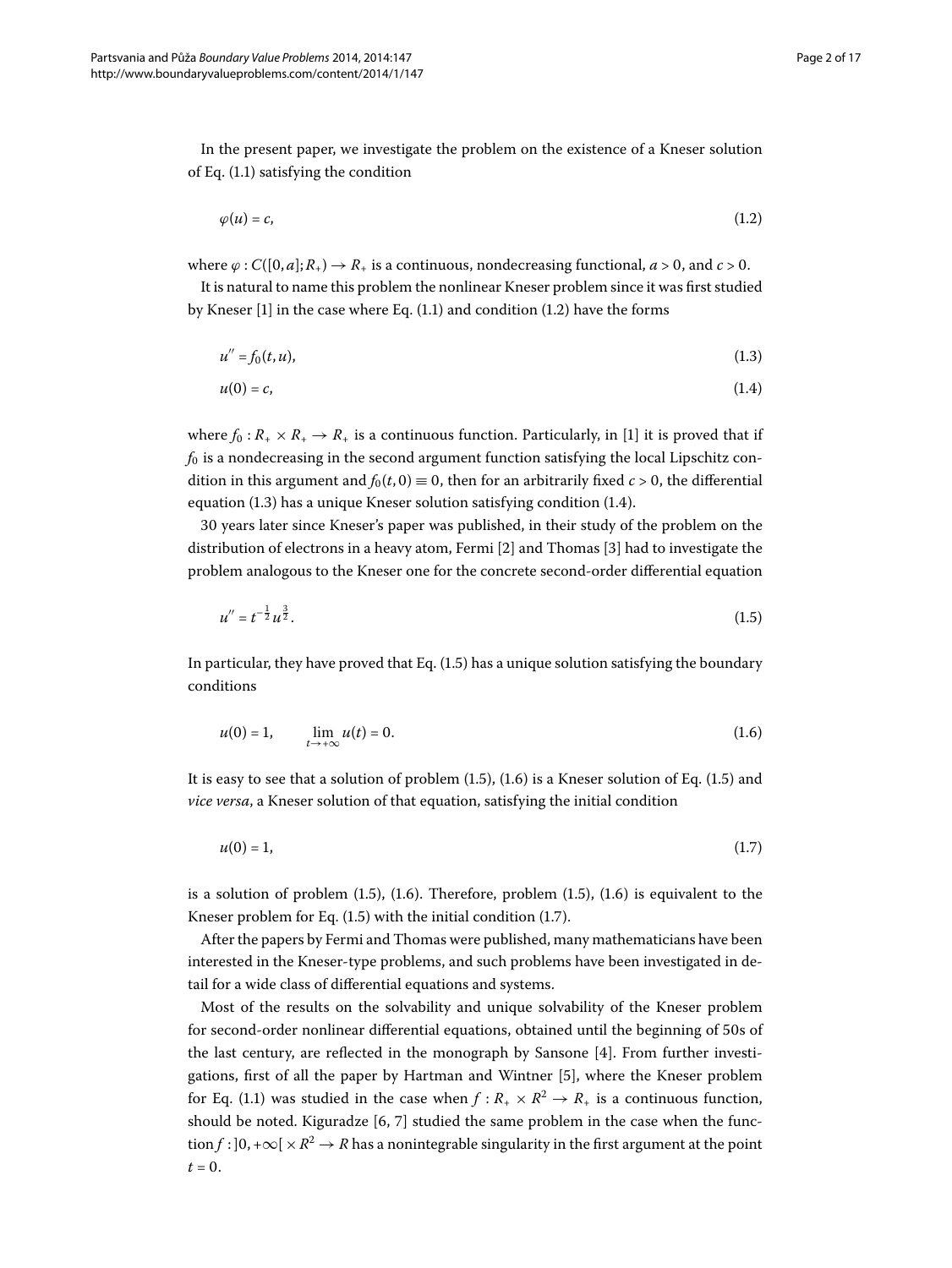The Kneser problem for singular in a time variable higher-order nonlinear differential equations first was studied by Kiguradze in  $[8]$  $[8]$ , where the optimal conditions are established for the solvability of the above-mentioned problem (see, [9, Sect. 13] as well). Anal-ogous results were obtained by Kiguradze and Rachůnková [\[](#page-16-3)10] for the Kneser problem with a nonlinear initial condition.

Sufficient conditions for the solvability of the Kneser-type problems for nonlinear dif-ferential systems were obtained by Chanturia [11[\]](#page-16-5), Coffman [12], Hartman and Wintner [13[\]](#page-16-9), Kiguradze and Rachůnková [\[](#page-16-8)14], and Rachůnková [15, 16].

In all the above-mentioned works, differential equations and systems, not having singularities in phase variables, are considered. The Kneser problem for the differential equa-tion with a singularity in one of the phase variables first was investigated by Kiguradze [17[\]](#page-16-10). However, in this paper we consider not the general differential equation but the Emden-Fowler type higher-order differential equation

<span id="page-2-0"></span> $u^{(n)} = p(t)u^{-\lambda}$ .

As for the general differential equation  $(1.1)$  $(1.1)$  $(1.1)$  with singularities in phase variables, for it the Kneser problem has been practically unstudied so far. The aim of the present paper is to fill this gap.

In what follows it is assumed that the function *f* satisfies the inequality

<span id="page-2-1"></span>
$$
g_0(t) \le x^{\lambda} |y|^{\mu} f(t, x, y) \le g_1(t) \tag{1.8}
$$

in the domain *D*. Here  $\lambda$  and  $\mu$  are nonnegative constants,  $\lambda + \mu > 0$ , and  $g_i : ]0, +\infty[ \rightarrow R_+ ]$  $(i = 0, 1)$  are continuous functions, not equal identically to zero in an arbitrary neighborhood of + $\infty$ , *i.e.*, there exists a sequence of positive numbers  $(t_k)_{k=1}^{+\infty}$  such that

$$
\lim_{k \to +\infty} t_k = +\infty, \qquad g_i(t_k) > 0 \quad (i = 0, 1; k = 1, 2, \ldots). \tag{1.9}
$$

Consequently, Eq. (1.1) has singularities in phase variables since either

<span id="page-2-2"></span>
$$
\lim_{x \to 0} f(t_k, x, y) = +\infty \quad \text{ for } y < 0 \ (k = 1, 2, \ldots)
$$

or

$$
\lim_{y\to 0} f(t_k, x, y) = +\infty \quad \text{ for } x > 0 \ (k = 1, 2, \ldots).
$$

Throughout the paper, the following notation and definitions are used.

$$
\nu = \frac{1 + \lambda + \mu}{1 + \mu}.\tag{1.10}
$$

 $C([0, a]; R)$  is the Banach space of continuous functions  $u : [0, a] \rightarrow R$  with the norm

$$
||u||_C = \max\{|u(t)| : 0 \le t \le a\},
$$
  

$$
C([0, a]; R_+) = \{u \in C([0, a]; R) : u(t) \ge 0 \text{ for } 0 \le t \le a\}.
$$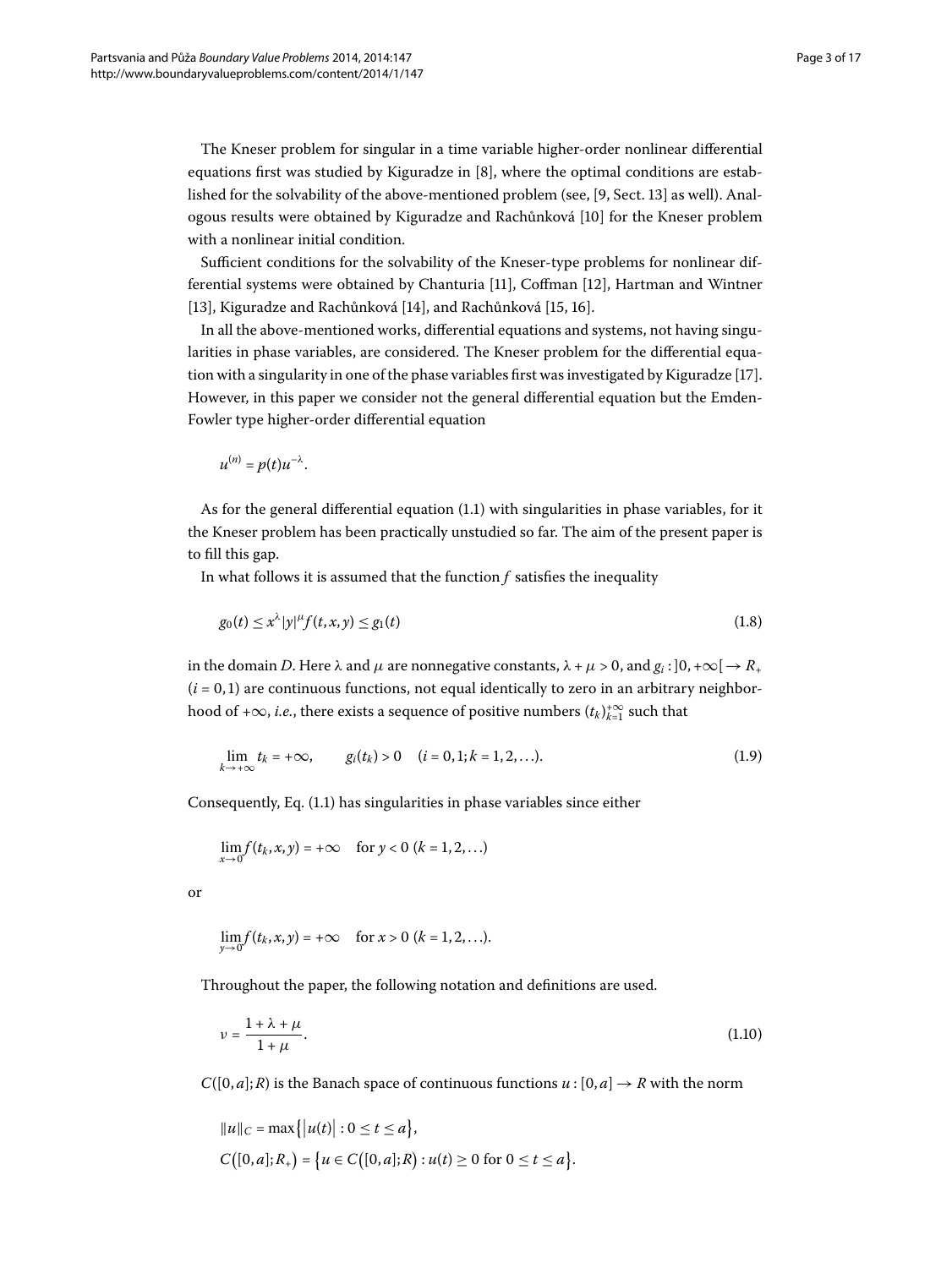<span id="page-3-4"></span>A functional  $\varphi$  :  $C([0, a]; R_+) \to R_+$  is said to be *nondecreasing* if for any  $u \in C([0, a]; R_+)$ and  $u_0 \in C([0, a]; R_+)$  the inequality  $\varphi(u + u_0) \ge \varphi(u)$  holds.

For any  $x \in R_+$ , we put  $\varphi(x) = \varphi(u)$ , where  $u(t) \equiv x$ .

A Kneser solution *u* of Eq. (1.1) is called *vanishing at infinity* if  $\lim_{t\to+\infty} u(t) = 0$ , and it is called *remote from zero* if  $\lim_{t\to+\infty} u(t) > 0$ .

**Theorem 1[.](#page-0-1)1** If Eq. (1.1) has a Kneser solution u, then

<span id="page-3-6"></span><span id="page-3-0"></span>
$$
\int_{t}^{+\infty} g_0(s) ds < +\infty \quad \text{for } t > 0, \qquad \int_{0}^{+\infty} \left( \int_{t}^{+\infty} g_0(s) ds \right)^{\frac{1}{1+\mu}} dt < +\infty, \tag{1.11}
$$

*and*

<span id="page-3-7"></span><span id="page-3-1"></span>
$$
u(t) > v_0(t; \delta) \quad \text{for } t \ge 0,
$$
\n
$$
(1.12)
$$

<span id="page-3-2"></span>*where*

<span id="page-3-8"></span>
$$
\nu_0(t;\delta) = \left[\delta^{\nu} + (1+\mu)^{\frac{1}{1+\mu}} \nu \int_t^{+\infty} \left(\int_s^{+\infty} g_0(x) \, dx\right)^{\frac{1}{1+\mu}} ds\right]^\frac{1}{\nu},\tag{1.13}
$$

$$
\delta = \lim_{t \to +\infty} u(t). \tag{1.14}
$$

<span id="page-3-5"></span>**Corollary 1[.](#page-3-0)1** If condition (1.11) holds and

<span id="page-3-3"></span>
$$
c < \varphi(\nu_0(\cdot; 0)), \tag{1.15}
$$

*then problem* (1[.](#page-1-0)1), (1.2) has no Kneser solution.

## <span id="page-3-9"></span>**Theorem 1.2** If

<span id="page-3-10"></span>
$$
\int_{t}^{+\infty} g_1(s) ds < +\infty \quad \text{for } t > 0, \qquad \int_{0}^{+\infty} \left( \int_{t}^{+\infty} g_1(s) ds \right)^{\frac{1}{1+\mu}} dt < +\infty,
$$
 (1.16)

*then for any positive number*  $δ$  *Eq[.](#page-0-1)* (1.1) *has at least one Kneser solution satisfying equality*  $(1.14).$  $(1.14).$  $(1.14).$ 

Theorem 1[.](#page-3-0)3 If along with (1.11) the condition

<span id="page-3-11"></span>
$$
\int_{t}^{+\infty} \frac{g_{1}(s)}{v_{0}^{\lambda}(s;0)} ds < +\infty \quad \text{for } t > 0, \qquad \int_{0}^{+\infty} \left( \int_{t}^{+\infty} \frac{g_{1}(s)}{v_{0}^{\lambda}(s;0)} ds \right)^{\frac{1}{1+\mu}} dt < +\infty \tag{1.17}
$$

*is satisfied, then Eq.* (1.1) has at least one vanishing at infinity Kneser solution.

According to Corollary 1[.](#page-0-1)1, for small *c* problem (1.1), (1.2) has no Kneser solution. Thus we can expect the solvability of that problem only for large *c*.

Suppose that condition  $(1.16)$  $(1.16)$  $(1.16)$  holds. Then obviously condition  $(1.11)$  is satisfied as well. We introduce the function

$$
\nu_1(t;\delta) = \delta + \int_t^{+\infty} \left[ (1+\mu) \int_s^{+\infty} \frac{g_1(x)}{\nu_0^{\lambda}(x;\delta)} dx \right]^{\frac{1}{1+\mu}} ds \quad \text{for } t \ge 0, \delta > 0,
$$
 (1.18)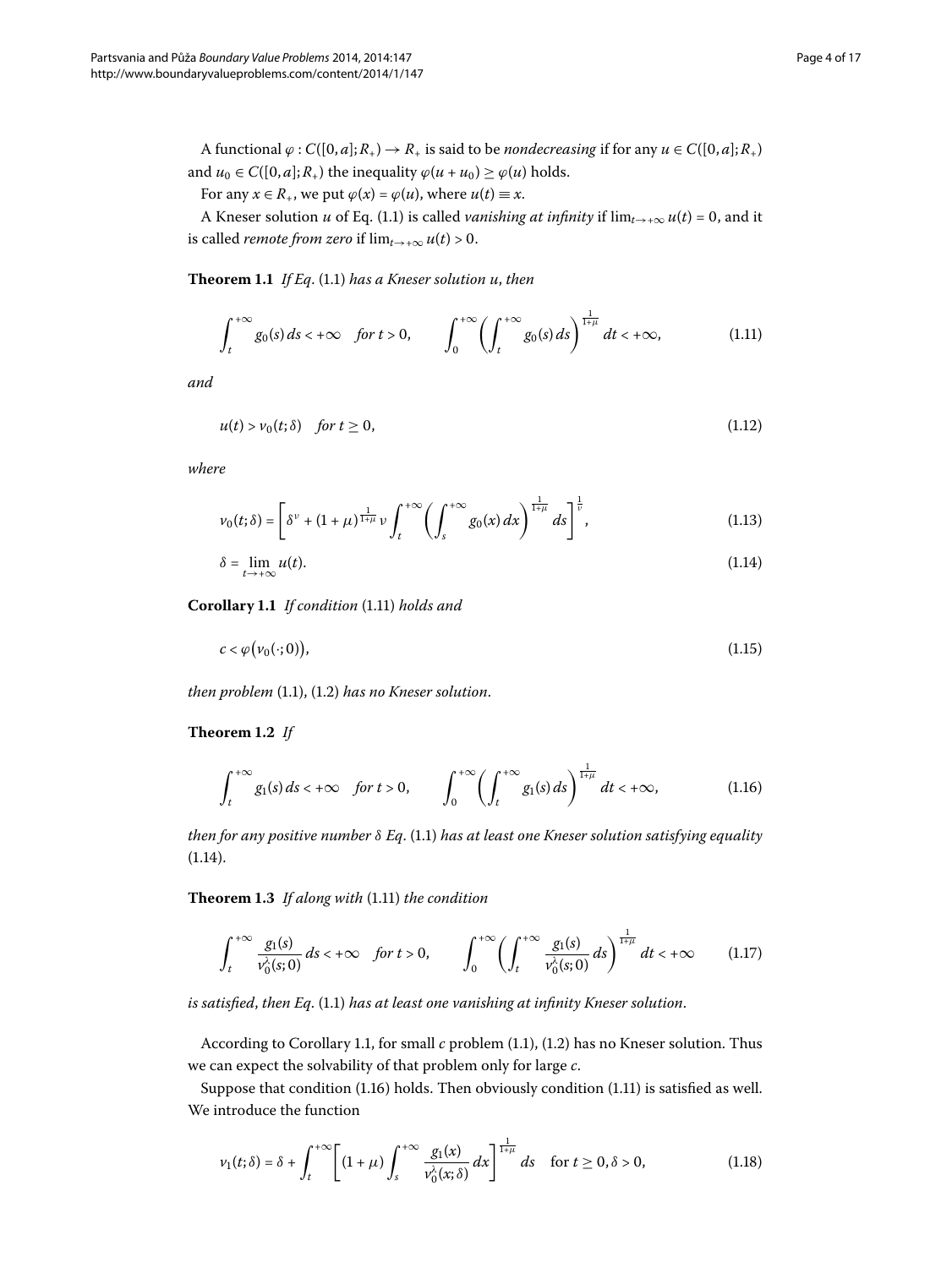<span id="page-4-0"></span>and the number

<span id="page-4-5"></span><span id="page-4-4"></span><span id="page-4-2"></span>
$$
c_0 = \inf \{ \varphi(\nu_1(\cdot;\delta)) : \delta > 0 \}.
$$
\n(1.19)

**Theorem 1.4** Let the function  $g_1$  satisfy condition (1.16), and

$$
\lim_{x \to +\infty} \varphi(x) = +\infty. \tag{1.20}
$$

*If*, *moreover*,

$$
c > c_0,\tag{1.21}
$$

*then problem* (1[.](#page-1-0)1), (1.2) has at least one Kneser solution.

**Remark 1.1** In the case, where conditions (1.16) hold and

<span id="page-4-1"></span> $c \in [\varphi(\nu_0(\cdot; 0)), c_0],$ 

the question on the existence of a Kneser solution of problem  $(1.1)$  $(1.1)$  $(1.1)$ ,  $(1.2)$  remains open.

Consider now the case where

$$
g_1(t) \equiv \ell g_0(t), \quad \ell = \text{const} \ge 1,\tag{1.22}
$$

 $i.e.,$  $i.e.,$  $i.e.,$  the case where inequality  $(1.8)$  has the form

 $g_0(t) \leq x^{\lambda} |y|^{\mu} f(t, x, y) \leq \ell g_0(t).$ 

From Theorems 1[.](#page-4-0)1, 1.2, and 1.4 we immediately have the following corollary.

**Corollary 1[.](#page-4-1)2** Let the function  $g_1$  satisfy identity (1.22), and let the functional  $\varphi$  satisfy *condition* (1.20). Then the following assertions are equivalent:

- <span id="page-4-3"></span>(i) *the function*  $g_0$  *satisfies conditions* (1.11);
- <span id="page-4-6"></span>(ii) *Eq[.](#page-0-1)* (1.1) has at least one remote from zero Kneser solution;
- (iii) *for any*  $\delta > 0$ , *problem* (1[.](#page-3-1)1), (1.14) *has at least one Kneser solution*;
- (iv) *for any sufficiently large*  $c > 0$ , *problem* (1.1), (1.2) *has at least one Kneser solution*.

The following statement is also valid.

**Corollary 1[.](#page-4-1)3** Let the function  $g_1$  satisfy identity (1.22), and the functional  $\varphi$  satisfy con $dition$  (1.20). Let, moreover, there exist numbers  $\alpha$  and  $\beta$  such that

<span id="page-4-7"></span>
$$
\liminf_{t \to 0} \left( t^{\alpha} g_0(t) \right) > 0, \qquad \limsup_{t \to 0} \left( t^{\alpha} g_0(t) \right) < +\infty, \tag{1.23}
$$

$$
\liminf_{t \to +\infty} (t^{\beta} g_0(t)) > 0, \qquad \limsup_{t \to +\infty} (t^{\beta} g_0(t)) < +\infty. \tag{1.24}
$$

*Then the following assertions are equivalent*:

- (i)  $\alpha < 2 + \mu$ ,  $\beta > 2 + \mu$ ;
- (ii) *Eq[.](#page-0-1)* (1.1) has at least one remote from zero Kneser solution;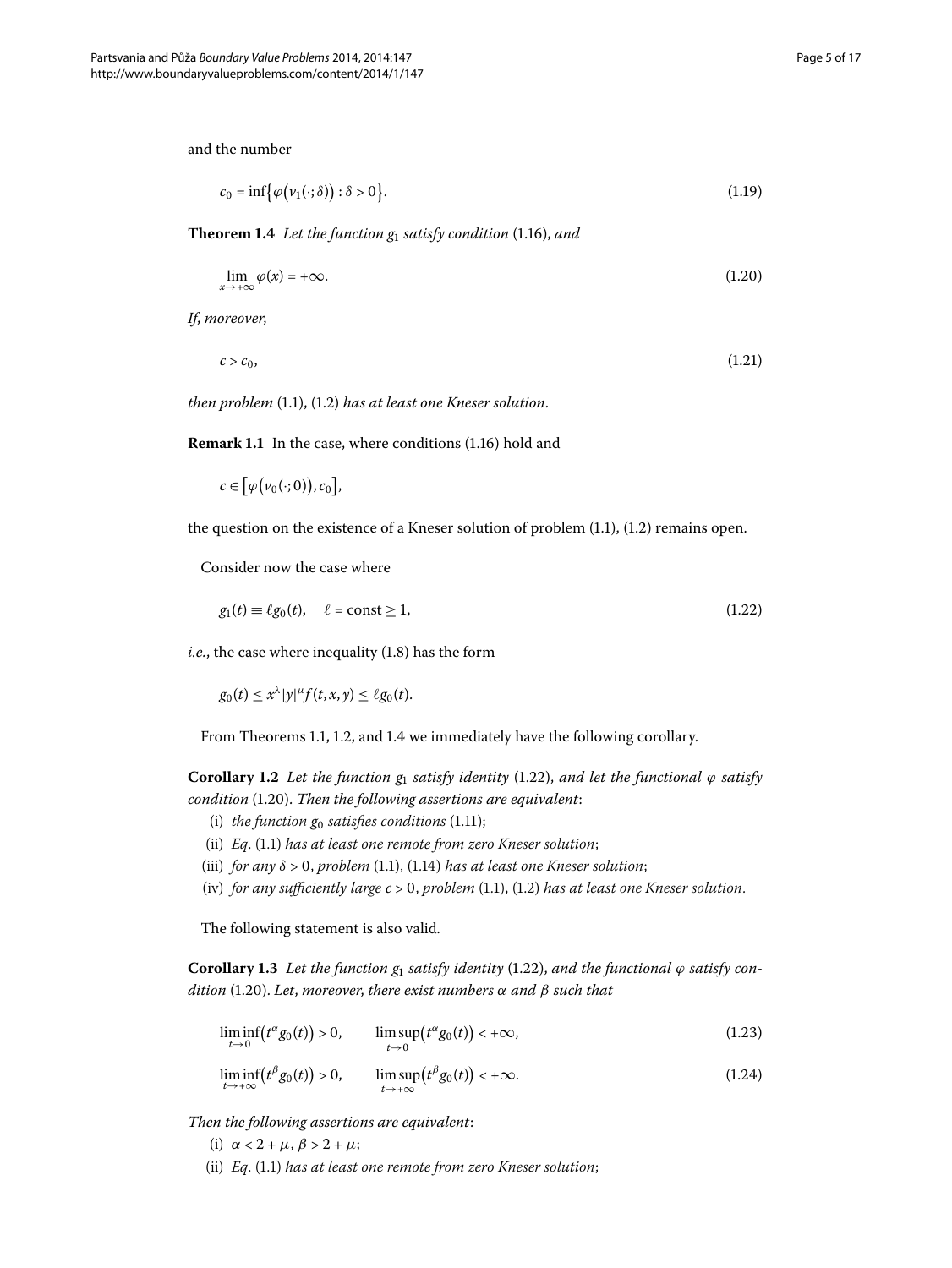- (iii) *Eq[.](#page-0-1)* (1.1) has at least one vanishing at infinity Kneser solution;
- (iv) *for any*  $\delta > 0$ , *problem* (1[.](#page-3-1)1), (1.14) *has at least one Kneser solution*;
- (v) for any sufficiently large  $c > 0$ , problem  $(1.1)$ ,  $(1.2)$  has at least one Kneser solution.

**Remark 1[.](#page-4-0)2** In Theorem 1.4 and its corollaries it can be assumed, for example, that

$$
\varphi(u)=\int_0^a \psi\big(u(s)\big)\,d\sigma(s),
$$

where  $\psi: R_+ \to R_+$  is a continuous, nondecreasing function, and  $\sigma: [0, a] \to R$  is a nondecreasing function such that

$$
\lim_{x\to+\infty}\psi(x)=+\infty, \qquad \sigma(a)-\sigma(0)>0.
$$

**Remark 1.3** The above-formulated theorems and their corollaries cover the case, where the function  $f$  has a nonintegrable singularity in a time variable at the point  $t = 0$ . Indeed, if conditions (1[.](#page-4-3)23) hold, where  $1 < \alpha < 2 + \mu$ , then

<span id="page-5-0"></span>
$$
\int_0^t f(s,x,y)\,ds = +\infty \quad \text{for } (t,x,y) \in D.
$$

#### **2 Auxiliary propositions**

**2.1 Lemmas on** *a priori* **estimates**

Consider the differential inequalities

<span id="page-5-1"></span>
$$
\left|u'(t)\right|^{\mu}u''(t) \ge g_0(t)u^{-\lambda}(\tau(t))\tag{2.1}
$$

and

<span id="page-5-2"></span>
$$
g_0(t)u^{-\lambda}(\tau(t)) \le |u'(t)|^{\mu}u''(t) \le g_1(t)u^{-\lambda}(\tau(t)).
$$
\n(2.2)

Everywhere in this section it is assumed that  $\lambda$  and  $\mu$  are nonnegative constants, *τ* : *R*<sub>+</sub> →  $R_{+}$  is a continuous function such that

$$
\tau(t) \ge t \quad \text{for } t \in R_+, \tag{2.3}
$$

and  $g_i$ :  $]0, +\infty[\rightarrow R_+(i=0,1)]$  are continuous functions, not equal identically to zero in an arbitrary neighborhood of + $\infty$ , *i.e.*, there exists a sequence of positive numbers  $(t_k)_{k=1}^{+\infty}$ such that condition  $(1.9)$  $(1.9)$  $(1.9)$  is satisfied.

<span id="page-5-3"></span>A continuous function  $u : R_+ \to ]0, +\infty[$  is said to be *the Kneser solution of the differential inequality* (2[.](#page-5-0)1) (*of the differential inequality* (2.2)) if it is twice continuously differentiable in the interval  $]0, +\infty[$  and in this interval along with the inequality  $u'(t) < 0$  satisfies the differential inequality  $(2.1)$  (the differential inequality  $(2.2)$ ).

**Lemma 2[.](#page-5-0)1** If the differential inequality (2.1) has a Kneser solution u, then the function  $g_0$  *satisfies condition* (1[.](#page-3-0)11), *and u admits estimate* (1.12), *where*  $v_0$  *is the function given by equality* (1[.](#page-3-1)13), *and*  $v$ ,  $\delta$  *are numbers given by equalities* (1.10) *and* (1.14).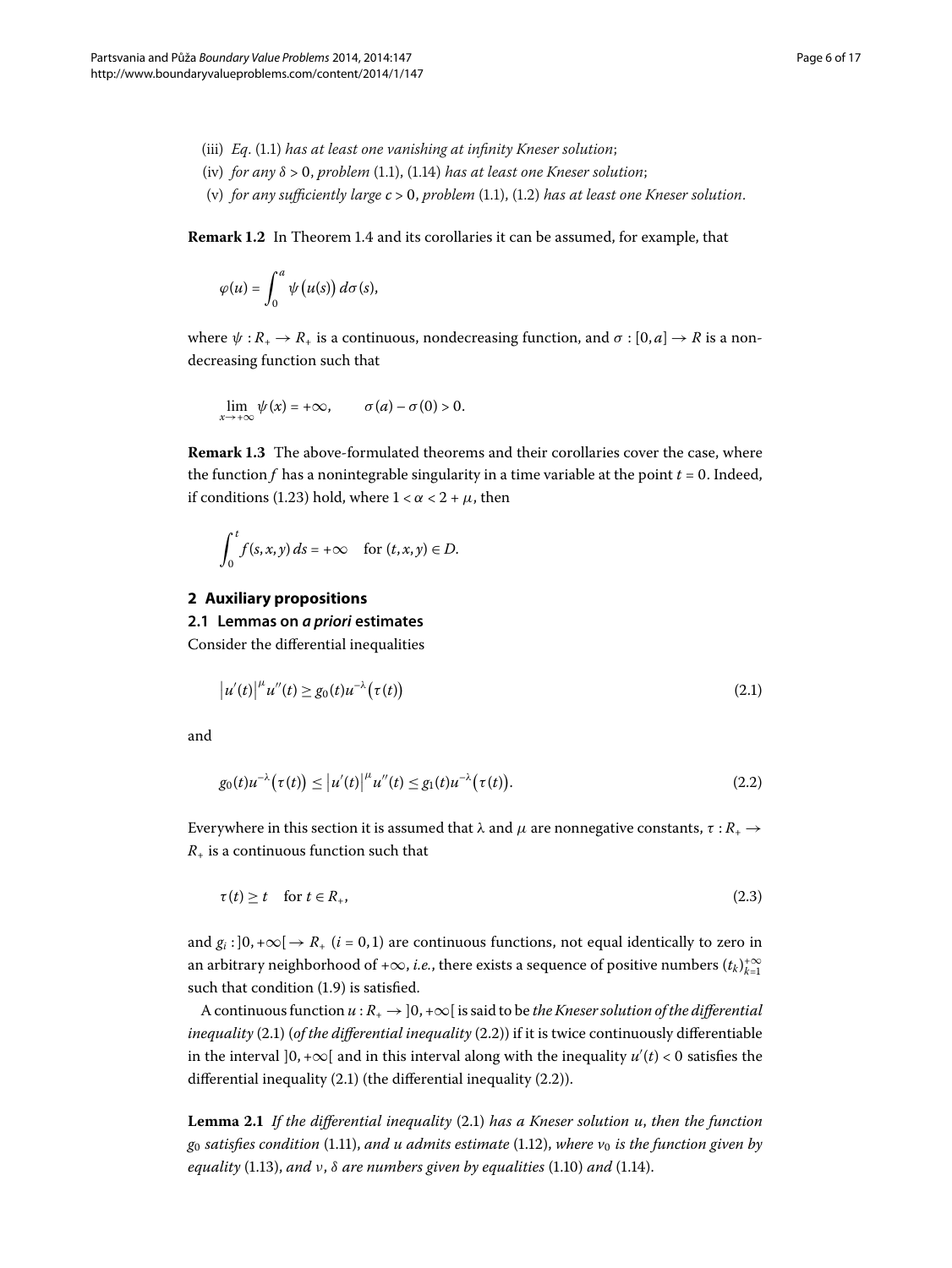$$
|u'(t)|^{1+\mu} = (1+\mu) \int_{t}^{+\infty} u^{\lambda}(\tau(x)) |u'(x)|^{\mu} u''(x) u^{-\lambda}(\tau(x)) dx
$$
  
>  $(1+\mu)u^{-\lambda}(t) \int_{t}^{+\infty} u^{\lambda}(\tau(x)) |u'(x)|^{\mu} u''(x) dx \ge (1+\mu)u^{-\lambda}(t) \int_{t}^{+\infty} g_0(x) dx,$ 

and, consequently,

$$
-u'(t)[u(t)]^{\frac{\lambda}{1+\mu}} > \left[ (1+\mu) \int_{t}^{+\infty} g_0(x) dx \right]^{\frac{1}{1+\mu}} \quad \text{for } t > 0.
$$

If we integrate this inequality from *t* to + $\infty$ , then due to equalities (1.10) and (1.14), we obtain

<span id="page-6-0"></span>
$$
\left[u(t)\right]^\nu > \delta^\nu + (1+\mu)^{\frac{1}{1+\mu}} \nu \int_t^{+\infty} \left(\int_s^{+\infty} g_0(x) \, dx\right)^{\frac{1}{1+\mu}} ds \quad \text{for } t \ge 0.
$$

Therefore condition (1[.](#page-3-6)11) is satisfied and the function  $u$  admits estimate (1.12).  $\Box$ 

Let  $b \in ]0, +\infty[$ , and along with (2.3) let the inequality

<span id="page-6-3"></span>
$$
\tau(t) \le b \quad \text{for } 0 \le t \le b \tag{2.4}
$$

<span id="page-6-4"></span>be fulfilled. A continuous function  $u : [0, b] \rightarrow [0, +\infty[$  is said to be *a Kneser solution of the differential inequality* (2[.](#page-5-0)1) (*of the differential inequality* (2.2)) *in the interval* [0,*b*] if it is continuously differentiable in the interval  $[0, b]$  and in this interval along with the inequality  $u'(t) < 0$  satisfies the differential inequality (2[.](#page-5-0)1) (the differential inequality (2.2)).

The following lemma can be proved analogously to Lemma 2[.](#page-5-3)1.

**Lemma 2.2** Let inequality (2.4) be fulfilled and the differential inequality (2.1) in the in $t$ erval  $[0, b]$  *have a Kneser solution u. Then* 

<span id="page-6-1"></span>
$$
\int_0^b \left( \int_s^b g_0(x) \, dx \right)^{\frac{1}{1+\mu}} \, ds < +\infty,\tag{2.5}
$$

*and that solution admits the estimate*

<span id="page-6-6"></span>
$$
u(t) > w_0(t; \delta, b) \quad \text{for } 0 \le t \le b,
$$
\n
$$
(2.6)
$$

<span id="page-6-5"></span>*where*  $\delta = u(b)$  *and* 

<span id="page-6-2"></span>
$$
w_0(t;\delta,b) = \left[\delta^{\nu} + (1+\mu)^{\frac{1}{1+\mu}} \nu \int_t^b \left(\int_s^b g_0(x) \, dx\right)^{\frac{1}{1+\mu}} ds\right]^{\frac{1}{\nu}} \quad \text{for } 0 \le t \le b. \tag{2.7}
$$

Lemma 2[.](#page-6-0)3 Let along with (2.4) the condition

$$
\int_0^b \left(\int_s^b g_1(x) dx\right)^{\frac{1}{1+\mu}} ds < +\infty \tag{2.8}
$$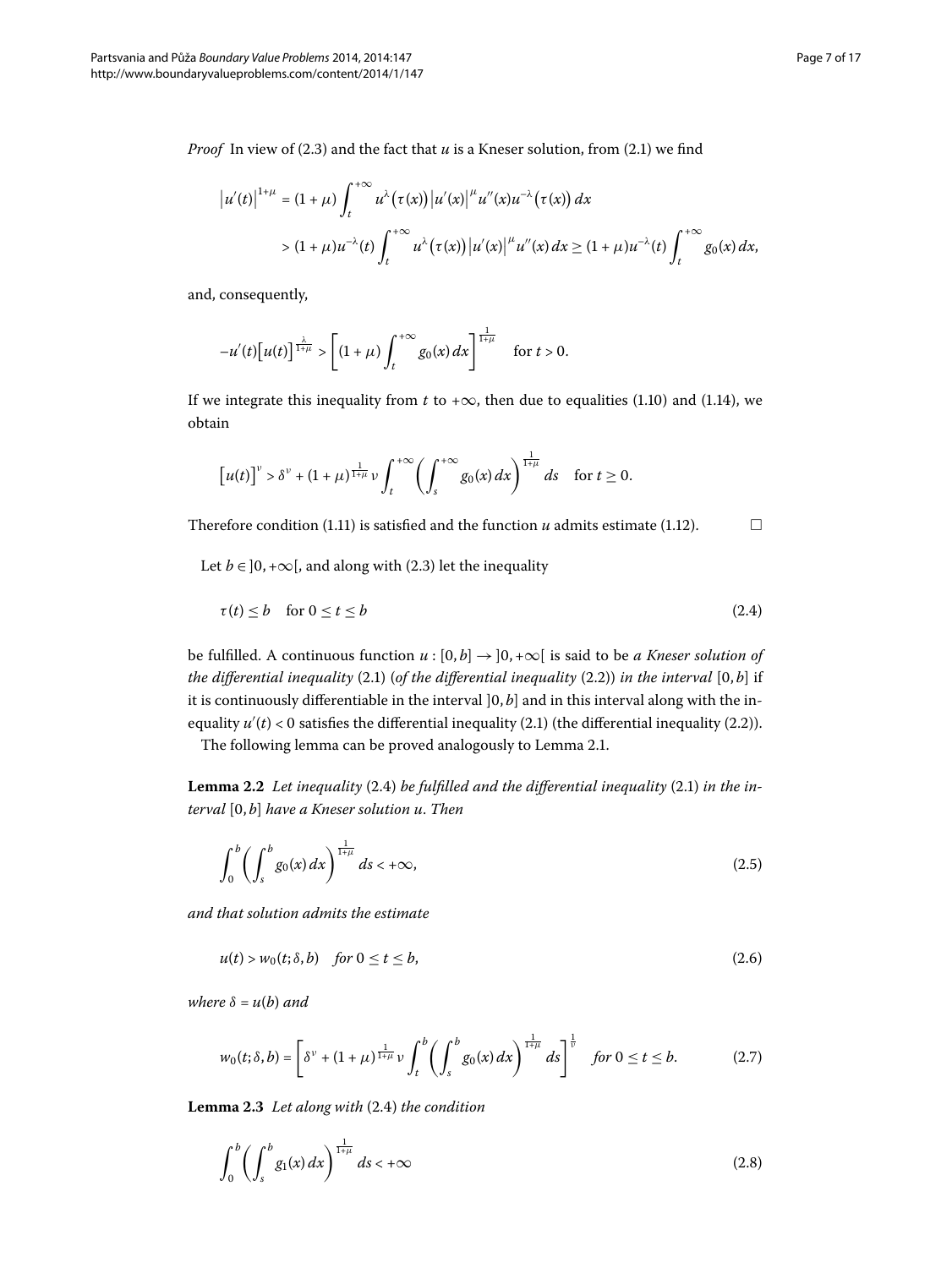*be fulfilled, and let the differential inequality* (2.2) *in the interval* [0, *b*] *have a Kneser so-lution u[.](#page-6-1) Then this solution along with* (2.6) *admits the estimates* 

<span id="page-7-4"></span><span id="page-7-1"></span><span id="page-7-0"></span>
$$
u(t) \le w(t; \delta, \varepsilon, b) \quad \text{for } 0 \le t \le b,
$$
\n
$$
\left[\varepsilon^{1+\mu} + w^{-\lambda}(0; \delta, \varepsilon, b) \int_{t}^{b} g_0(s) ds\right]_{t}^{\frac{1}{1+\mu}} \le -u'(t)
$$
\n
$$
\le -w'(t; \delta, \varepsilon, b) \quad \text{for } 0 < t < b,
$$
\n(2.10)

 $where \delta = u(b), \varepsilon = |u'(b)|, and$ 

$$
w(t;\delta,\varepsilon,b) = \delta + \int_{t}^{b} \left[ \varepsilon^{1+\mu} + (1+\mu) \int_{s}^{b} \frac{g_1(x) dx}{w_0^{\lambda}(\tau(x); \delta, b)} \right]^{\frac{1}{1+\mu}} ds \tag{2.11}
$$

*for*  $0 \le t \le b$ .

*Proof* First note that the validity of condition (2[.](#page-6-2)8) guarantees the validity of condition (2[.](#page-6-4)5). On the other hand, by Lemma 2.2 the function  $u$  admits estimate (2.6). By virtue of this estimate and the fact that  $u$  is a Kneser solution,  $(2.2)$  $(2.2)$  $(2.2)$  and  $(2.11)$  yield

<span id="page-7-2"></span>
$$
|u'(t)|^{1+\mu} = \varepsilon^{1+\mu} + (1+\mu) \int_{t}^{b} |u'(x)|^{\mu} u''(x) dx
$$
  
\n
$$
\geq \varepsilon^{1+\mu} + \int_{t}^{b} g_0(x) u^{-\lambda} (\tau(x)) dx
$$
  
\n
$$
\geq \varepsilon^{1+\mu} + u^{-\lambda}(0) \int_{t}^{b} g_0(x) dx \quad \text{for } 0 < t \leq b,
$$
  
\n
$$
|u'(t)|^{1+\mu} \leq \varepsilon^{1+\mu} + (1+\mu) \int_{t}^{b} g_1(x) u^{-\lambda}(x) dx
$$
  
\n
$$
\leq \varepsilon^{1+\mu} + (1+\mu) \int_{t}^{b} \frac{g_1(x)}{w_0^{\lambda}(x;\delta,b)} dx = [-w'(t;\delta,\varepsilon,b)]^{1+\mu},
$$

and, consequently,

<span id="page-7-5"></span><span id="page-7-3"></span>
$$
-u'(t) \le -w'(t;\delta,\varepsilon,b) \quad \text{for } 0 < t \le b. \tag{2.13}
$$

Integration of this inequality from  $t$  to  $b$  results in estimate (2[.](#page-7-1)9).

If along with  $(2.9)$  we take into account inequalities  $(2.12)$  and  $(2.13)$ , then the validity of estimate (2.10) becomes evident.  $\Box$ 

## **2.2 Lemma on the solvability of a nonlinear Kneser problem on a finite interval**

Let  $b > a$ [.](#page-0-1) Consider the problem on the existence of a Kneser solution of Eq. (1.1) in the interval  $[0, b]$  satisfying condition (1.2).

If condition (2.8) holds, then for any  $\delta > 0$ ,  $\varepsilon > 0$ , and  $t \in [0, b]$ , we assume

$$
w_1(t;\delta,\varepsilon,b) = \delta + \int_t^b \left[ \varepsilon^{1+\mu} + (1+\mu) \int_s^b \frac{g_1(x) \, dx}{w_0^{\lambda}(x;\delta,b)} \right]^{1\over 1+\mu} ds. \tag{2.14}
$$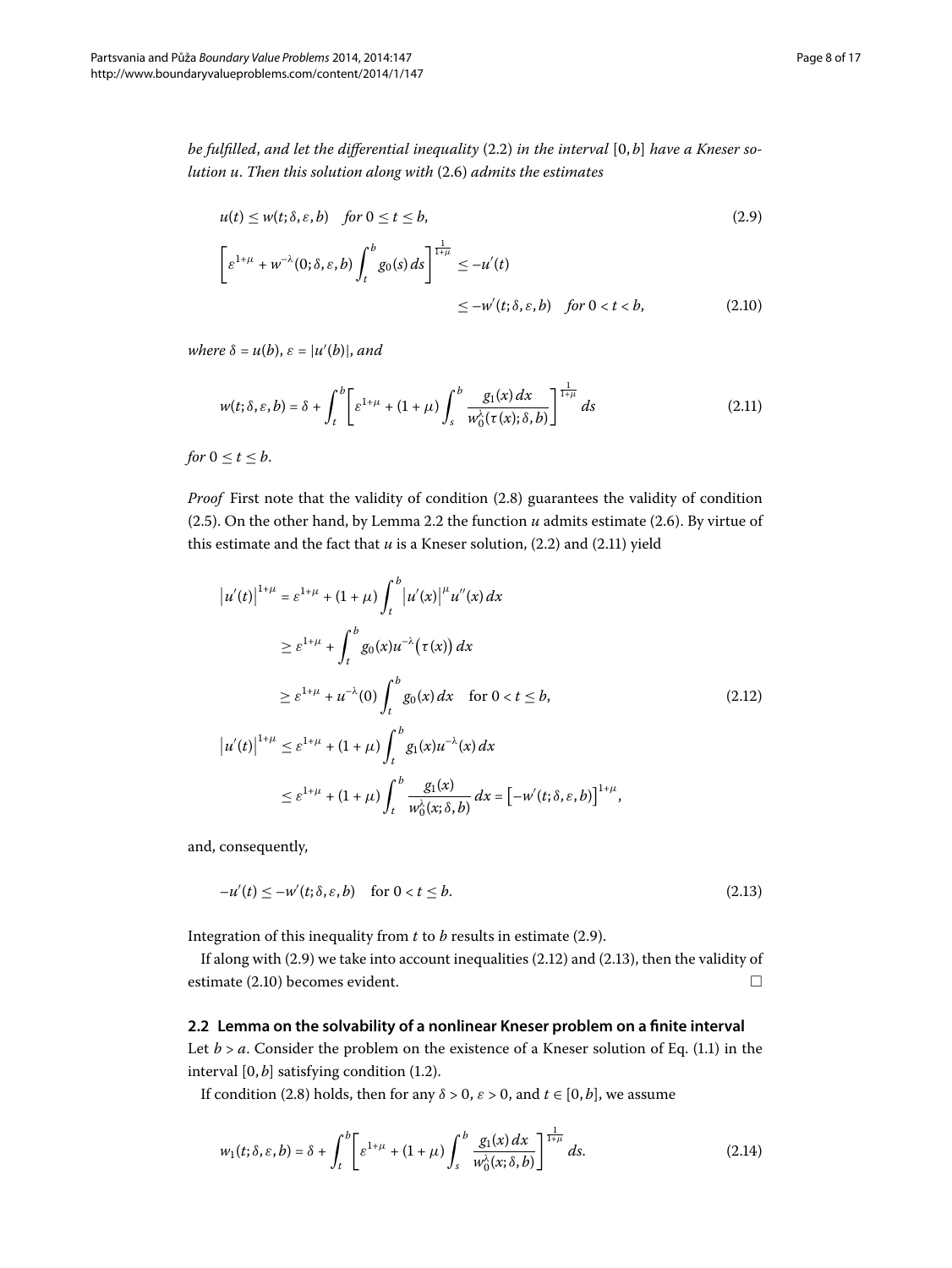<span id="page-8-10"></span>**Lemma 2.4** *Let condition* (2.8) *be fulfilled and there exist numbers*  $\varepsilon > 0$ ,  $\delta_0 > 0$ , and  $\delta^*$  >  $\delta_0$  *such that* 

<span id="page-8-9"></span><span id="page-8-7"></span><span id="page-8-4"></span>
$$
\varphi(\delta^*) > c \tag{2.15}
$$

*and*

$$
\varphi\big(w_1(\cdot;\delta_0,\varepsilon,b)\big)
$$

*Then problem*  $(1.1)$  $(1.1)$  $(1.1)$ ,  $(1.2)$  *has a Kneser solution u in the interval*  $[0, b]$  *such that* 

<span id="page-8-3"></span><span id="page-8-2"></span>
$$
\delta_0 \le u(b) \le \delta^*, \qquad u'(b) = -\varepsilon. \tag{2.17}
$$

*Proof* For arbitrarily fixed  $\delta \in [\delta_0, \delta^*]$  and natural number *k*, we consider the Cauchy problem

<span id="page-8-0"></span>
$$
u''(t) = |u'(t)|^{-\mu} f_0(t, u(\tau_k(t)), u'(\tau_k(t))),
$$
\n(2.18)

<span id="page-8-1"></span>
$$
u(b) = \delta, \qquad u'(b) = -\varepsilon,\tag{2.19}
$$

where

$$
f_0(t, x, y) = |y|^\mu f(t, x, y), \tag{2.20}
$$

<span id="page-8-5"></span>
$$
\tau_k(t) = \begin{cases} t + \frac{b}{2k} & \text{for } 0 \le t \le b - \frac{b}{2k}, \\ b & \text{for } b - \frac{b}{2k} < t \le b. \end{cases} \tag{2.21}
$$

By virtue of conditions  $(1.8)$  $(1.8)$  $(1.8)$ ,  $(2.8)$  and equalities  $(2.20)$ ,  $(2.21)$ , problem  $(2.18)$ ,  $(2.19)$  has a unique solution in the interval  $[0, b]$ , which is a Kneser solution of the differential inequality (2.2) as well, where  $\tau(x) \equiv \tau_k(x)$ . Denote this solution by  $u_k(t;\delta)$ . It is clear that the function  $(t, \delta) \to u_k(t; \delta)$  is continuous on  $[0, b] \times [\delta_0, \delta^*]$ , and on  $[0, b] \times [\delta_0, \delta^*]$  it satisfies the inequalities

<span id="page-8-8"></span><span id="page-8-6"></span>
$$
u_k(t;\delta) > \delta, \qquad u'_k(t;\delta) \leq -\varepsilon. \tag{2.22}
$$

On the other hand, by Lemma 2.3, on  $]0, b] \times [\delta_0, \delta^*]$  this function admits the estimates

$$
u_k(t;\delta) \leq w_{1k}(t;\delta,\varepsilon,b) \leq r,\tag{2.23}
$$

$$
-u'_{k}(t;\delta) \le -w'_{1k}(t;\delta,\varepsilon,b) \le -w'_{10}(t),\tag{2.24}
$$

where

$$
w_{1k}(t; \delta, \varepsilon, b) = \delta + \int_{t}^{b} \left[ \varepsilon^{1+\mu} + (1+\mu) \int_{s}^{b} \frac{g_{1}(x) dx}{w_{0}^{2}(\tau_{k}(x); \delta, b)} \right]^{\frac{1}{1+\mu}} ds,
$$
  

$$
w_{10}(t) = \delta^{*} + \int_{t}^{b} \left[ \varepsilon^{1+\mu} + (1+\mu) \delta_{0}^{-\lambda} \int_{s}^{b} g_{1}(x) dx \right]^{\frac{1}{1+\mu}} ds,
$$
  

$$
r = w_{10}(0).
$$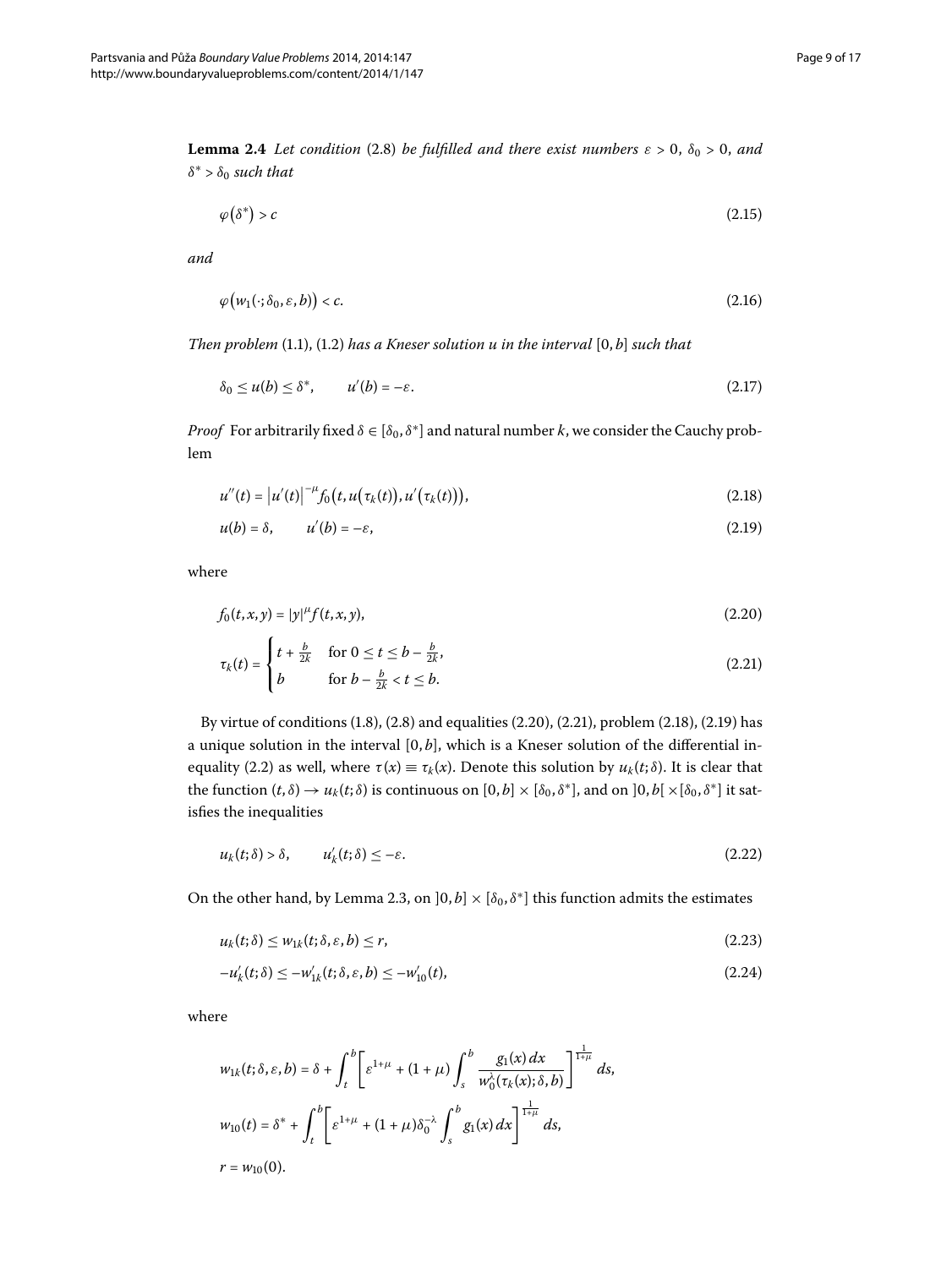Due to  $(2.8)$  $(2.8)$  $(2.8)$  and  $(2.21)$ , the equality

<span id="page-9-0"></span>
$$
\lim_{k\to+\infty}w_{1k}(t;\delta,\varepsilon,b)=w_1(t;\delta,\varepsilon,b)
$$

is satisfied uniformly with respect to  $(t, \delta) \in [0, b] \times [\delta_0, \delta^*]$ [.](#page-8-4) Thus from (2.16) it follows the inequality

$$
\varphi\big(w_{1k}(\cdot;\delta_0,\varepsilon,b)\big)
$$

where  $k_0$  is a sufficiently large natural number.

Let  $k \geq k_0$ . Suppose

$$
\psi_k(\delta) = \varphi\big(u_k(\cdot;\delta)\big) \quad \text{for } \delta_0 \leq \delta \leq \delta^*.
$$

From the continuity of  $\varphi$  and  $u_k$  it follows that  $\psi_k$  is a continuous on  $[\delta_0, \delta^*]$  function. On the other hand, by virtue of estimates  $(2.22)$  $(2.22)$  $(2.22)$  and  $(2.23)$ , inequalities  $(2.15)$  and  $(2.25)$ yield the inequalities

<span id="page-9-4"></span><span id="page-9-3"></span>
$$
\psi_k(\delta_0) < c, \qquad \psi_k(\delta^*) > c,
$$

since  $\varphi$  is a nondecreasing functional. From these inequalities it follows the existence of a number *δ*<sub>*k*</sub> ∈  $]\delta$ <sub>0</sub>,  $\delta$ <sup>\*</sup>[ such that  $\psi$ <sup>*k*</sup>( $\delta$ *k*) = *c*. Consequently,

<span id="page-9-1"></span>
$$
u''_k(t;\delta_k) = |u'_k(t;\delta_k)|^{-\mu} f_0(t,u_k(\tau_k(t);\delta_k),u'_k(\tau_k(t);\delta_k)) \quad \text{for } 0 < t \leq b,
$$
 (2.26)

<span id="page-9-2"></span>
$$
\varphi\big(u_k(\cdot;\delta_k)\big)=c.\tag{2.27}
$$

In view of estimates (2[.](#page-8-8)22)-(2.24), for every natural  $k \geq k_0$ , the inequalities

$$
\delta_0 < \delta_k \le u_k(t; \delta_k) \le r, \qquad 0 \le u_k(0; \delta_k) - u_k(t; \delta_k) \le w_{10}(0) - w_{10}(t) \tag{2.28}
$$

hold in the interval  $[0, b]$ , and the inequalities

$$
\varepsilon \le -u'_k(t;\delta_k) \le -w'_{10}(t),
$$
  
0 \le u''\_k(t;\delta\_k) \le \delta\_0^{-\lambda} \varepsilon^{-\lambda} g\_1(t) (2.29)

hold in the interval  $]0, b]$ . From these inequalities it follows that the sequence  $(u_k(\cdot;\delta_k))_{k=k_0}^{+\infty}$ is uniformly bounded and equicontinuous on  $[0,b]$ , and the sequence  $(u'_k(\cdot;\delta_k))_{k=k_0}^{+\infty}$  is uniformly bounded and equicontinuous on every closed interval contained in  $]0,b]$ .

According to the Arzelà-Ascoli lemma, without loss of generality it can be assumed that  $(u_k(\cdot;\delta_k))_{k=k_0}^{+\infty}$  is uniformly converging on the interval  $[0,b]$ , and  $(u'_k(\cdot;\delta_k))_{k=k_0}^{+\infty}$  is uniformly converging on every closed interval contained in  $]0, b]$ . Then, by virtue of notation  $(2.20)$  $(2.20)$  $(2.20)$ ,  $(2.21)$  and estimates  $(2.28)$ ,  $(2.29)$ , from equality  $(2.26)$  it follows that the sequence  $(u''_k(\cdot;\delta_k))_{k=k_0}^{+\infty}$  is also uniformly converging on every closed interval contained in ]0, *b*]. Suppose

$$
u(t) = \lim_{k \to +\infty} u_k(t; \delta_k) \quad \text{for } 0 \le t \le b.
$$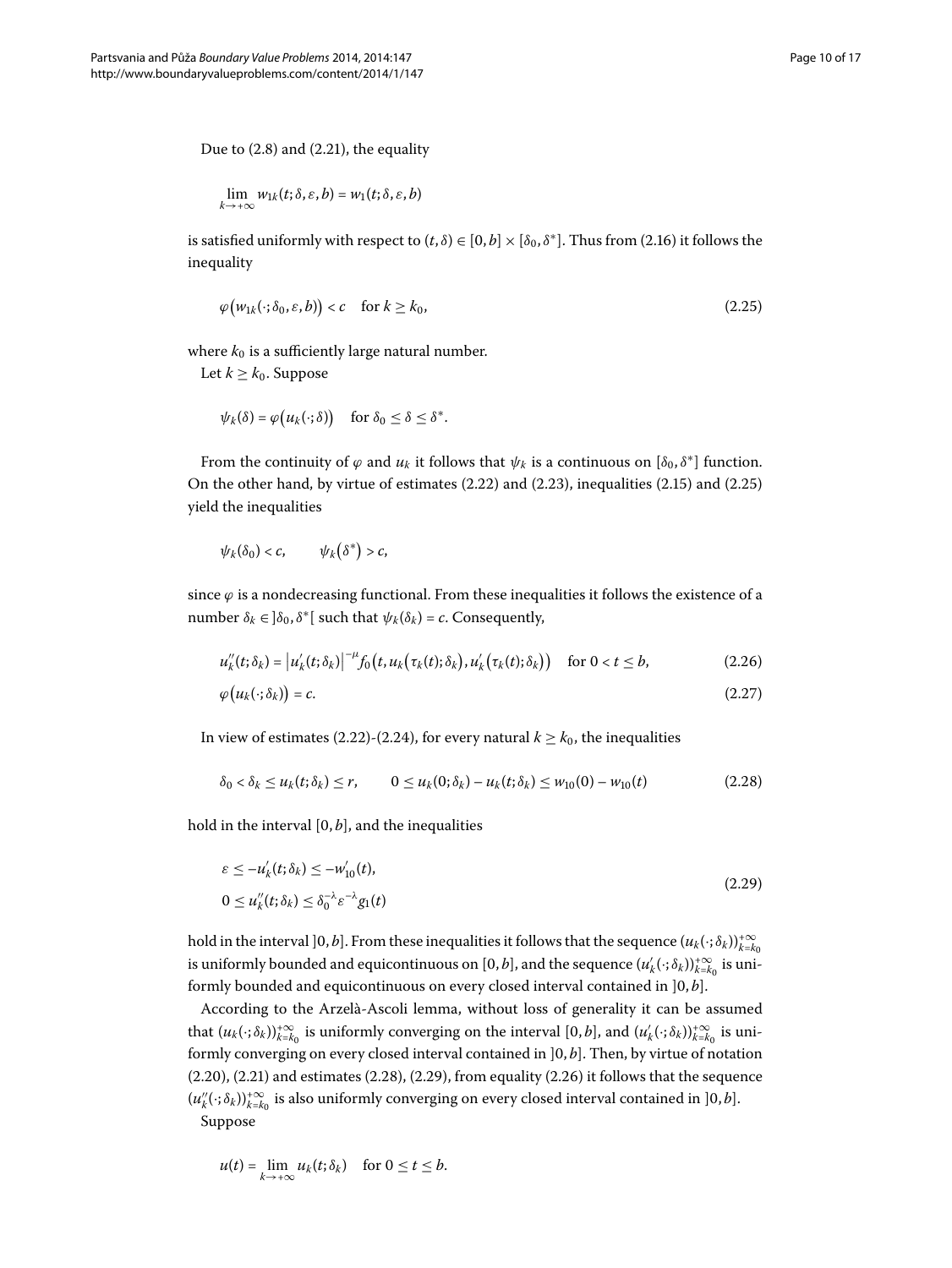It is evident that the function  $u$  is continuous on  $[0, b]$  and twice continuously differentiable on  $]0, b]$ . Moreover,

$$
u(t) = \lim_{k \to +\infty} u_k(\tau_k(t); \delta_k) \quad \text{for } 0 \le t \le b,
$$
  

$$
u'(t) = \lim_{k \to +\infty} u'_k(t; \delta_k) = \lim_{k \to +\infty} u'_k(\tau_k(t); \delta_k),
$$
  

$$
u''(t) = \lim_{k \to +\infty} u''_k(t; \delta_k) \quad \text{for } 0 < t \le b,
$$

<span id="page-10-5"></span>and conditions (2.17) are satisfied.

If now we pass to the limit in equalities (2.26) and (2.27) as  $k \rightarrow +\infty$  and take into account estimates (2.28) and (2.29), then it becomes evident that  $u$  is a Kneser solution of problem  $(1.1)$  $(1.1)$  $(1.1)$ ,  $(1.2)$  in the interval  $[0, b]$ .  $\Box$ 

# **2.3 Lemma on the solvability of the Cauchy problem on a finite interval**

**Lemma 2.5** Let  $b > 0$  and condition (2.8) be fulfilled. Then, for arbitrarily fixed  $\delta > 0$  and *ε* > , *problem* [\(.\)](#page-0-1), ([.](#page-8-3)) *has at least one Kneser solution in the interval* [, *b*] *and every such solution admits the estimates*

<span id="page-10-4"></span><span id="page-10-3"></span><span id="page-10-0"></span>
$$
w_0(t;\delta,b) \le u(t) \le w_1(t;\delta,\varepsilon,b) \quad \text{for } 0 \le t \le b,
$$
\n
$$
\left[\varepsilon^{1+\mu} + w_1^{-\lambda}(0;\delta,\varepsilon,b) \int_t^b g_0(s) \, ds\right]_{t=\mu} \le -u'(t)
$$
\n
$$
\le -w_1'(t;\delta,\varepsilon,b) \quad \text{for } 0 < t < b,
$$
\n
$$
(2.31)
$$

*where w<sub>0</sub> and w<sub>1</sub> are functions given by equalities* (2.7) *and* (2.14).

*Proof* According to the Peano theorem, the continuity of the function  $f : D \to R_+$  guarantees the local solvability of problem  $(1.1)$  $(1.1)$  $(1.1)$ ,  $(2.19)$ . Let  $u$  be any maximally extended solution of that problem defined on some interval  $[b_0, b]$ . Then on this interval the inequalities

<span id="page-10-2"></span>
$$
u(t) \ge \delta, \qquad u'(t) \le -\varepsilon, \qquad u''(t) \le 0 \tag{2.32}
$$

hold. Moreover, either  $b_0 = 0$ , or  $b_0 > 0$  and

<span id="page-10-1"></span>
$$
\lim_{t \to b_0} u'(t) = -\infty. \tag{2.33}
$$

By virtue of conditions  $(1.8)$  and  $(2.32)$ , we have

$$
0 \le u''(t) |u'(t)|^{\mu} \le \delta^{-\lambda} g_1(t) \quad \text{for } b_0 < t \le b.
$$

Hence, in view of  $(2.19)$ , we find

$$
|u'(t)| \le g(t) \quad \text{for } b_0 < t \le b,\tag{2.34}
$$

where

$$
g(t) = \left[\varepsilon^{1+\mu} + (1+\mu)\delta^{-\lambda}\int_t^b g_1(s) \, ds\right]^{\frac{1}{1+\mu}} \quad \text{for } 0 < t \leq b,
$$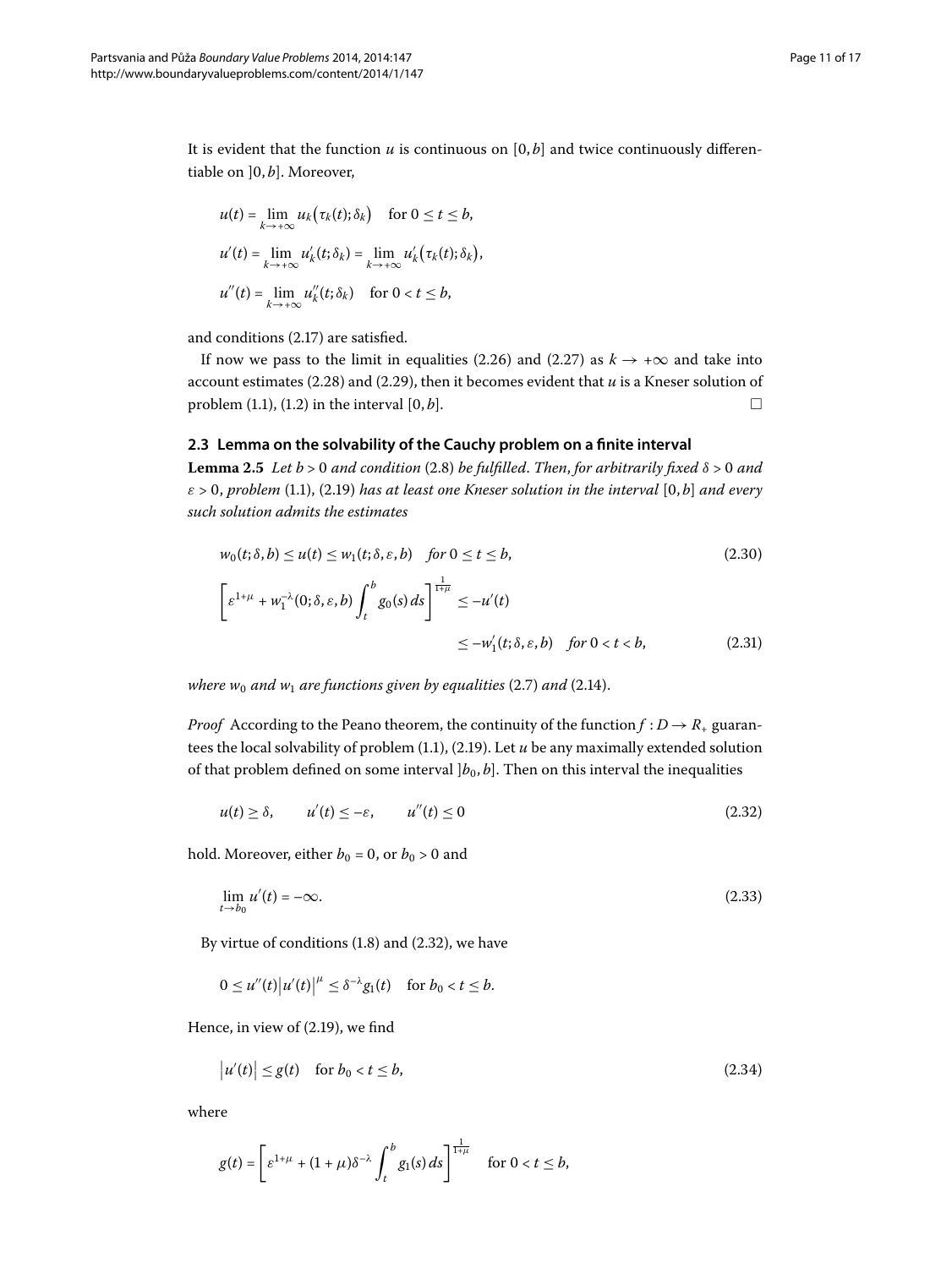and, as it follows from  $(2.8)$ ,

<span id="page-11-0"></span>
$$
\int_0^b g(s) \, ds < +\infty. \tag{2.35}
$$

If we assume that  $b_0 > 0$ , then from estimate (2.34) we find

$$
\lim_{t\to b_0}\big|u'(t)\big|\leq g(b_0)<+\infty.
$$

But this contradicts equality (2.33). The contradiction obtained proves that  $b_0 = 0$ .

Due to  $(2.34)$  $(2.34)$  $(2.34)$  and  $(2.35)$ , the function  $u$  has a finite right-hand limit at the point 0. If we put

$$
u(0) = \lim_{t \to 0} u(t),
$$

then it becomes obvious that  $u$  is a Kneser solution of problem  $(1.1)$ ,  $(2.19)$  in the interval  $[0, b]$ .

According to condition  $(1.8)$  $(1.8)$  $(1.8)$ , the function  $u$  is a Kneser solution of the differential in-equality (2[.](#page-6-5)2) as well, where  $\tau(t) \equiv t$ . By Lemma 2.3, this solution admits estimates (2.6), (2[.](#page-7-5)9), (2.10). On the other hand, when  $\tau(t) \equiv t$ , from (2.11) and (2.14) it follows that

<span id="page-11-4"></span><span id="page-11-2"></span><span id="page-11-1"></span>
$$
w(t; \delta, \varepsilon, b) \equiv w_1(t; \delta, \varepsilon, b).
$$

Therefore estimates  $(2.30)$  and  $(2.31)$  are valid.  $\Box$ 

# **2.4 Lemma on the existence of a remote from zero Kneser solution of Eq. [\(1.1\)](#page-0-1)**

**Lemma 2.6** Let  $\delta$  be a positive number, and let  $(b_k)_{k=1}^{+\infty}$ ,  $(\delta_k)_{k=1}^{+\infty}$ , and  $(\varepsilon_k)_{k=1}^{+\infty}$  be sequences of *positive numbers such that*

$$
\lim_{k \to +\infty} b_k = +\infty, \qquad \lim_{k \to +\infty} \delta_k = \delta,
$$
\n(2.36)

<span id="page-11-3"></span>
$$
\varepsilon_k b_k < \frac{1}{k} \quad (k = 1, 2, \ldots), \tag{2.37}
$$

*and for any natural k, the differential equation* (1.1) *has a Kneser solution*  $u_k$  *in the interval*  $[0, b_k]$  *satisfying the conditions* 

$$
u_k(b_k) = \delta_k, \qquad u'_k(b_k) = -\varepsilon_k. \tag{2.38}
$$

Let, moreover, condition (1.16) be satisfied. Then the sequence  $(u_k)_{k=1}^{+\infty}$  contains a uniformly *converging on every finite interval of R*<sup>+</sup> *subsequence*, *whose limit is a Kneser solution of problem* (1[.](#page-3-1)1), (1.14).

*Proof* According to Lemma 2[.](#page-3-3)5 and condition (1.16), for any natural  $k$  the inequality

$$
w_0(t; \delta_k, b_k) \leq u_k(t) \leq w_1(t; \delta_k, \varepsilon_k, b_k)
$$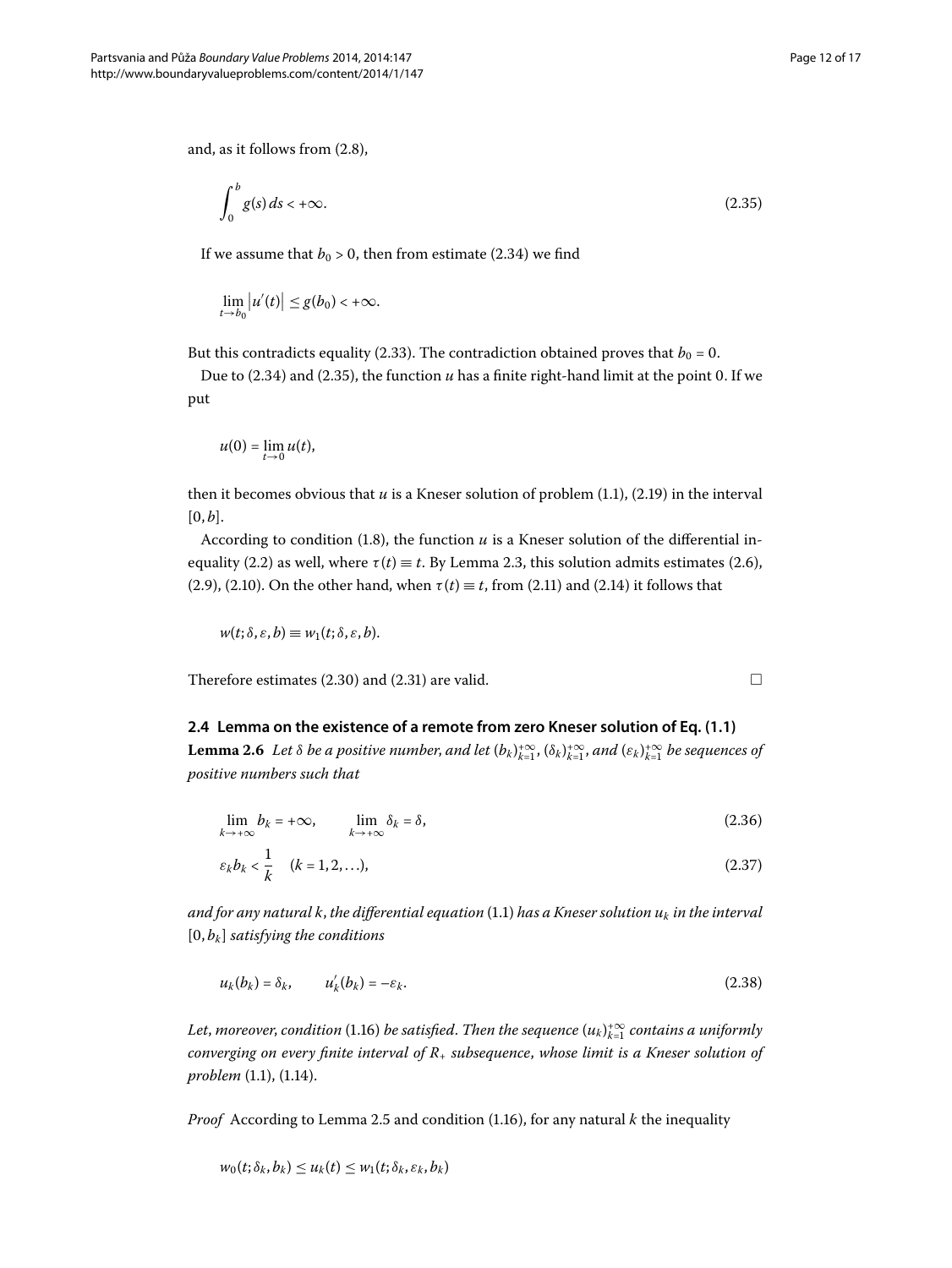<span id="page-12-2"></span><span id="page-12-0"></span>
$$
\left[\varepsilon_k^{1+\mu}+w_1^{-\lambda}(0;\delta_k,\varepsilon_k,b_k)\int_t^{b_k}g_0(s)\,ds\right]^{\frac{1}{1+\mu}}\leq -u'_k(t)\leq -w'_1(t;\delta_k,\varepsilon_k,b_k)
$$

holds in the interval  $\vert 0, b_k \vert$ . Hence, by virtue of conditions (1.8), (1.16), and (2.37), we have

<span id="page-12-1"></span>
$$
\delta_k \le u_k(t) \le \delta_k + \frac{1}{k} + \int_t^{+\infty} h(s) \, ds \le r \quad \text{for } 0 \le t \le b_k,\tag{2.39}
$$

$$
h_k(t) \le -u'_k(t) \le \frac{1}{k} + h(t) \quad \text{for } 0 < t \le b_k,\tag{2.40}
$$

<span id="page-12-3"></span>
$$
0 \le u_k''(t) \le \delta_0^{-\lambda} h_k^{-\mu}(t) g_1(t) \quad \text{for } 0 < t \le b_k,
$$
\n(2.41)

where

<span id="page-12-4"></span>
$$
\delta_0 = \inf \{ \delta_k : k = 1, 2, \ldots \} > 0, \qquad r = 1 + r_0 + \sup \{ \delta_k : k = 1, 2, \ldots \},
$$
  
\n
$$
r_0 = \int_0^{+\infty} h(s) \, ds < +\infty,
$$
  
\n
$$
h(t) = \left[ (1 + \mu) \delta_0^{-1} \int_t^{+\infty} g_1(s) \, ds \right]_0^{1} ,\,
$$
  
\n
$$
h_k(t) = \left[ \varepsilon_k^{1 + \mu} + r^{-\lambda} \int_t^{b_k} g_0(s) \, ds \right]_0^{1} .
$$
\n(2.42)

On the other hand, in view of  $(1.9)$  and  $(2.36)$ , it is clear that

<span id="page-12-6"></span>
$$
\lim_{k \to +\infty} h_k(t) = h_0(t) > 0 \quad \text{for } 0 < t < +\infty,\tag{2.43}
$$

where

$$
h_0(t) = \left[ r^{-\lambda} \int_t^{+\infty} g_0(s) \, ds \right]^{\frac{1}{1+\mu}}.
$$
\n(2.44)

Let *b* > 0 and *b*<sup>0</sup> ∈ ]0, *b*[ be arbitrary numbers, and let *k*<sup>0</sup> and *b*<sup>∗</sup> > *b* be such large numbers that

<span id="page-12-5"></span>
$$
\int_{b}^{b^*} g_0(s) \, ds > 0, \quad b_k > b^* \text{ for } k \geq k_0.
$$

Then in view of inequalities (2.39)-(2.41), the sequence  $(u_k)_{k=k_0}^{+\infty}$  is uniformly bounded on  $[0, b]$ , and the sequences  $(u'_k)_{k=k_0}^{+\infty}$  and  $(u''_k)_{k=k_0}^{+\infty}$  are uniformly bounded on  $[b_0, b]$ . Hence by the Arzelà-Ascoli lemma and conditions  $(2.40)$ ,  $(2.42)$  it follows the existence of a subsequence  $(u_{k_m})_{m=1}^{+\infty}$  of the sequence  $(u_k)_{k=k_0}^{+\infty}$  such that  $(u_{k_m})_{m=1}^{+\infty}$  is uniformly converging on every finite interval contained in  $R_+$ , and  $(u'_{k_m})_{m=1}^{+\infty}$  is uniformly converging on every finite closed interval contained in  $]0, +\infty[$ . On the other hand, by virtue of conditions (2.39),  $(2.40)$ , and  $(2.43)$ , from the equalities

$$
u''_{k_m}(t) = f(t, u_{k_m}(t), u'_{k_m}(t)) \quad \text{for } 0 < t \le b_{k_m} \ (m = 1, 2, ...)
$$
 (2.45)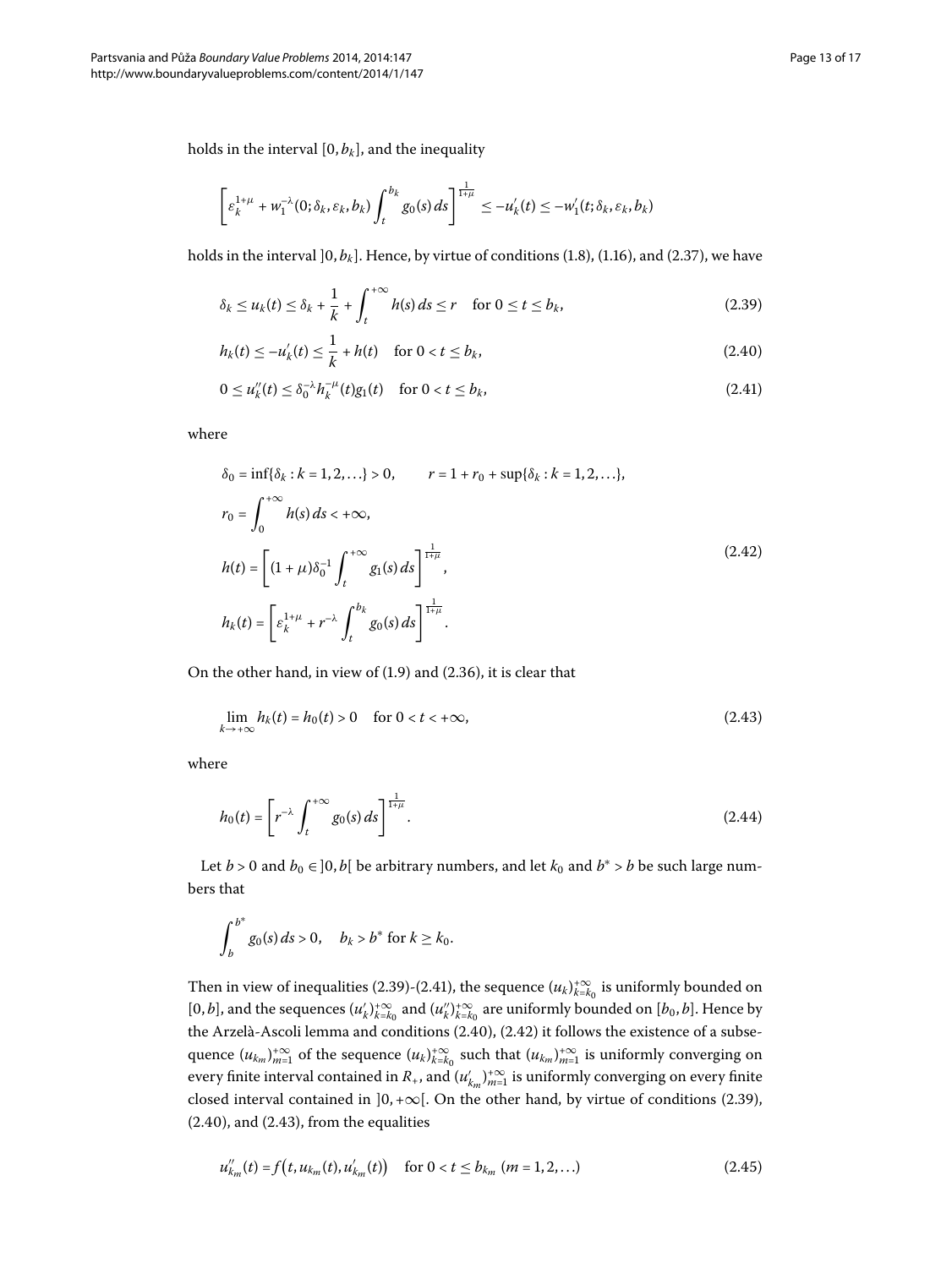it follows that the sequence  $(u''_{k_m})_{m=1}^{+\infty}$  is also uniformly converging on every finite closed interval contained in  $]0, +\infty[$ .

Suppose

$$
u(t) = \lim_{m \to +\infty} u_{k_m}(t) \quad \text{for } t \in R_+.
$$

According to the above said, the function  $u$  is continuous on  $R_+$ , twice continuously differentiable on  $]0, +\infty[$ , and

$$
u'(t) = \lim_{m \to +\infty} u'_{k_m}(t), \qquad u''(t) = \lim_{m \to +\infty} u''_{k_m}(t) \quad \text{for } 0 < t < +\infty.
$$

Thus from  $(2.36)$  $(2.36)$  $(2.36)$ ,  $(2.39)$ ,  $(2.40)$ , and  $(2.45)$  it follows that *u* is a Kneser solution of prob- $\lbrack \mathbf{em}(1.1), (1.14). \rbrack$  $\lbrack \mathbf{em}(1.1), (1.14). \rbrack$  $\lbrack \mathbf{em}(1.1), (1.14). \rbrack$ 

## **3 Proof of the main results**

*Proof of Theorem* 1[.](#page-3-4)1 Let *u* be a Kneser solution of Eq. (1.1). Then, by condition (1.8), this function is a Kneser solution of the differential inequality (2.1) as well, where  $\tau(t) \equiv t$ . Due to Lemma 2[.](#page-3-0)1, the function  $g_0$  satisfies condition (1.11), and  $u$  admits estimate (1.12).  $\Box$ 

*Proof of Corollary* 1[.](#page-3-2)1 Assume the contrary that problem (1.1), (1.2) has a Kneser solution *u*[.](#page-3-4) Then, by Theorem 1.1, the function *u* admits estimate (1.12), where  $\delta$  is a number, given by equality  $(1.14)$  $(1.14)$  $(1.14)$ . Thus  $(1.2)$  yields

$$
c \geq \varphi(\nu_0(\cdot;\delta)) \geq \varphi(\nu_0(\cdot;0)).
$$

But this inequality contradicts inequality (1.15). The contradiction obtained proves the validity of the corollary.  $\Box$ 

*Proof of Theorem* 1[.](#page-3-5)2 Let  $\delta_k = \delta$  ( $k = 1, 2, ...$ ), and let  $(b_k)_{k=1}^{+\infty}$  and  $(\varepsilon_k)_{k=1}^{+\infty}$  be sequences of positive numbers satisfying conditions  $(2.36)$  $(2.36)$  $(2.36)$  and  $(2.37)$ . By Lemma 2.5 and condition (1[.](#page-0-1)16), for any natural  $k$  the differential equation (1.1) has a Kneser solution in the interval  $[0, b_k]$  satisfying conditions (2[.](#page-11-4)38). Hence, by virtue of Lemma 2.6, it follows the existence of a Kneser solution of problem  $(1.1)$  $(1.1)$  $(1.1)$ ,  $(1.14)$ .

*Proof of Theorem* 1[.](#page-3-3)3 Conditions (1.11) and (1.17) imply condition (1.16), which by Theo-rem 1[.](#page-3-5)2 guarantees the existence of a Kneser solution of problem (1.1), (1.14) for any  $\delta > 0$ . Consequently, for any natural *k*, the differential equation (1[.](#page-0-1)1) has a Kneser solution  $u_k$ such that

$$
\lim_{t\to+\infty}u_k(t)=\frac{1}{k}.
$$

On the other hand, by virtue of Theorem 1.1, each  $u_k$  satisfies the estimate

$$
u_k(t) > v_0\left(t; \frac{1}{k}\right) > v_0(t; 0) \quad \text{for } t \ge 0.
$$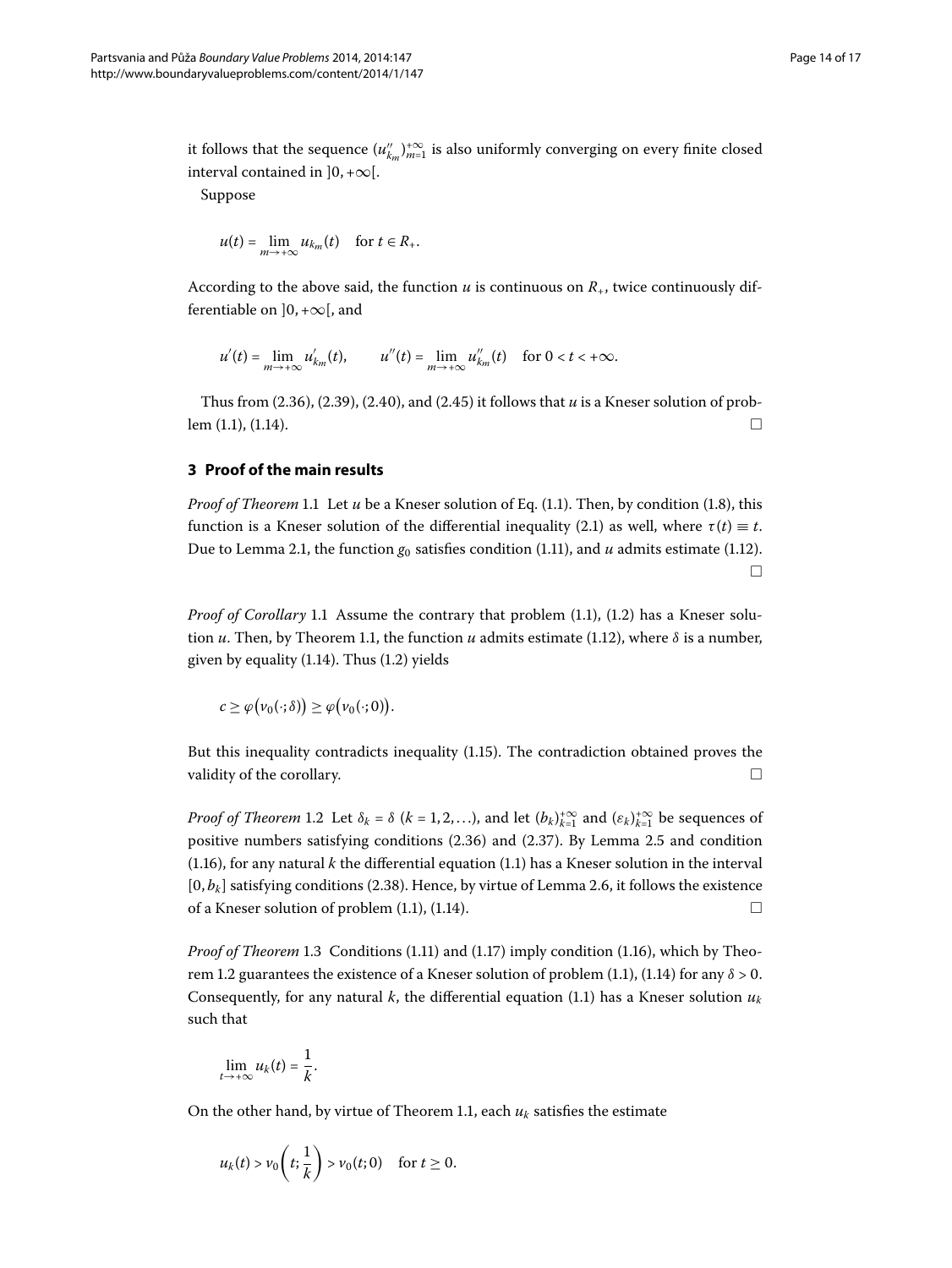This estimate, due to conditions  $(1.8)$  $(1.8)$  $(1.8)$ ,  $(1.9)$ ,  $(1.17)$ , yields

<span id="page-14-2"></span><span id="page-14-1"></span><span id="page-14-0"></span>
$$
0 < \nu_0(t; 0) < u_k(t) < \frac{1}{k} + \nu_1(t; 0) \le r \quad \text{for } t \ge 0,
$$
\n(3.1)

<span id="page-14-3"></span>
$$
0 < h_0(t) < -u'_k(t) < v'_1(t;0) \quad \text{for } t > 0,\tag{3.2}
$$

$$
0 \le u_k''(t) \le h_0^{-\lambda}(t)v_0^{-\lambda}(t;0)g_1(t) \quad \text{for } t > 0,
$$
\n(3.3)

where  $r = 1 + v_1(0; 0)$ , while  $v_1$  and  $h_0$  are functions given by equalities (1.18) and (2.44). By virtue of the Arzelà-Ascoli lemma and the equality

$$
u''_k(t) = f_k(t, u_k(t), u'_k(t)) \quad \text{for } t > 0,
$$
\n(3.4)

from estimates (3[.](#page-14-0)1)-(3.3) it follows the existence of a subsequence  $(u_{k_m})_{m=1}^{+\infty}$  of the sequence  $(u_k)_{k=1}^{+\infty}$  such that  $(u_{k_m})_{m=1}^{+\infty}$  is uniformly converging on every finite closed interval contained in  $R_+$ , and  $(u'_{k_m})_{m=1}^{+\infty}$  and  $(u''_{k_m})_{m=1}^{+\infty}$  are uniformly converging on every finite closed interval contained in  $]0, +\infty[$ .

If we assume

$$
u(t) = \lim_{m \to +\infty} u_{k_m}(t) \quad \text{for } t \ge 0,
$$

then in view of conditions  $(3.1)$  $(3.1)$  $(3.1)$ ,  $(3.2)$ ,  $(3.4)$  we find

<span id="page-14-4"></span>
$$
0 < v_0(t; 0) \le u(t) \le v_1(t; 0),
$$
\n
$$
u'(t) > 0, \qquad u''(t) = f(t, u(t), u'(t)) \quad \text{for } t > 0.
$$

Therefore  $u$  is a vanishing at infinity Kneser solution of Eq[.](#page-0-1)  $(1.1)$ .

*Proof of Theorem* 1[.](#page-4-0)4 According to conditions (1.19)-(1.21), there exist numbers  $\delta_0 > 0$  and  $\delta^*$  >  $\delta_0$  such that along with (2.15) the inequality

$$
\varphi\big(\nu_1(\cdot;\delta_0)\big) < c \tag{3.5}
$$

holds.

Let  $w_0$  and  $w_1$  be the functions given by equalities (2[.](#page-6-6)7) and (2.14). Then, by virtue of  $(1.16)$  $(1.16)$  $(1.16)$ , we have

<span id="page-14-5"></span>
$$
\lim_{b \to +\infty} w_1(t; \delta_0, 0, b) = v_1(t; \delta_0)
$$

uniformly on [0, *a*]. Thus from inequality (3.5) it follows the existence of a number  $b_0 > a$ such that

$$
\varphi\big(w_1(\cdot;\delta_0,0,b)\big)b_0.\tag{3.6}
$$

Let  $(b_k)_{k=1}^{+\infty}$  be a sequence of positive numbers such that

$$
b_k \geq b_0 + k \quad (k = 1, 2, \ldots).
$$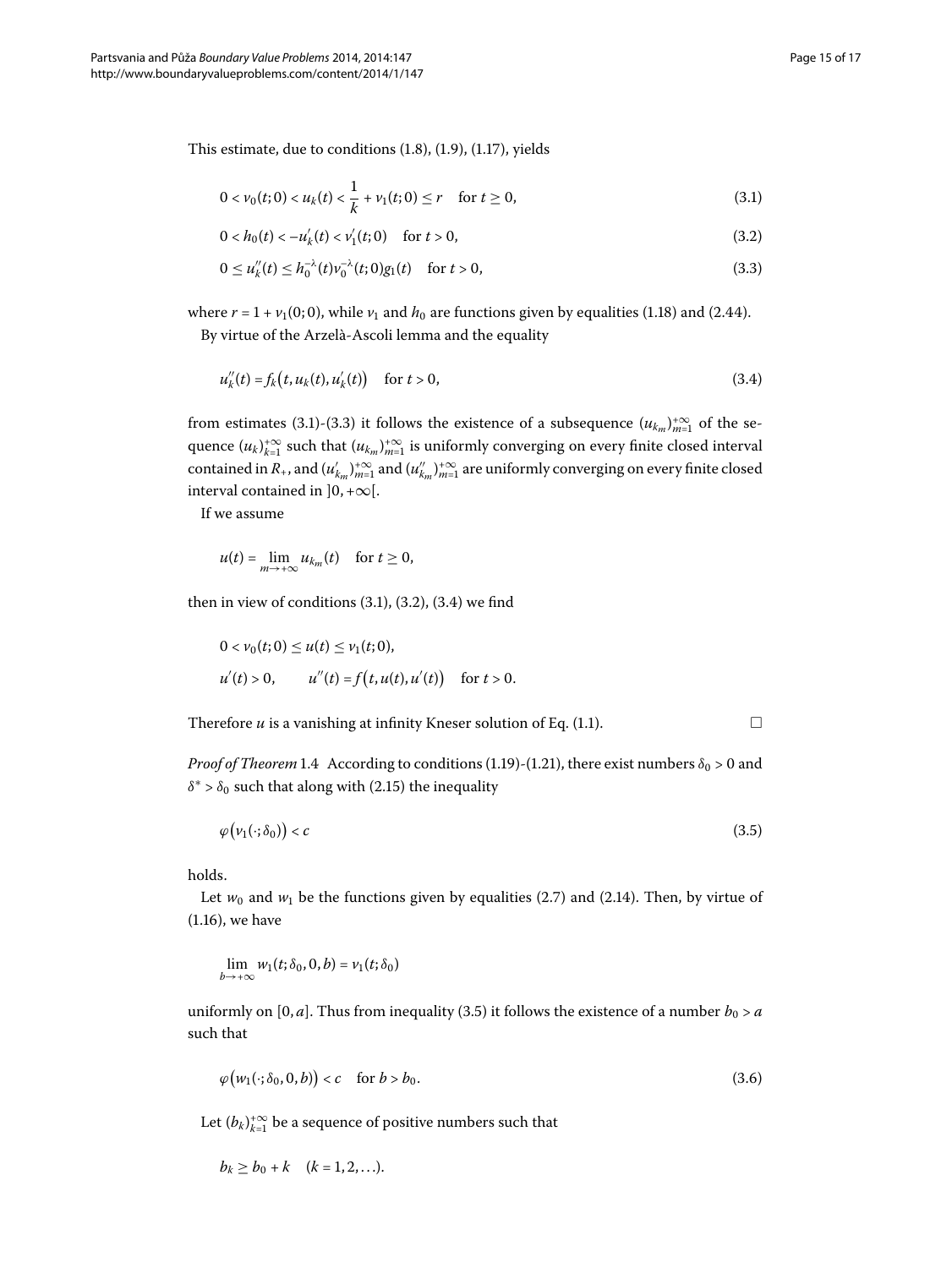Then due to condition (3.6), there exists a sequence of positive numbers  $(\varepsilon_k)_{k=1}^{+\infty}$  satisfying  $(2.37)$  and the inequalities

<span id="page-15-9"></span>
$$
\varphi\big(w_1(\cdot;\delta_0,\varepsilon_k,b_k)\big)
$$

By Lemma 2[.](#page-1-0)4 and conditions  $(2.15)$ ,  $(3.7)$ , for any natural *k*, problem  $(1.1)$ ,  $(1.2)$  has a Kneser solution  $u_k$  in the interval  $[0, b_k]$  such that

$$
\delta_0 \leq \delta_k \leq \delta^*, \qquad u(b_k) = -\varepsilon_k,
$$

where  $\delta_k = u(b_k)$ .

Without loss of generality, we can assume that the sequence  $(\delta_k)_{k=1}^{+\infty}$  is converging. Put

$$
\delta=\lim_{k\to+\infty}\delta_k.
$$

By Lemma 2.6, the sequence  $(u_k)_{k=1}^{+\infty}$  contains a uniformly converging on every finite interval from  $R_+$  subsequence  $(u_{k_m})_{m=1}^{+\infty}$  such that the function, defined by the equality

$$
u(t) = \lim_{m \to +\infty} u_{k_m}(t) \quad \text{for } t \ge 0,
$$

is a Kneser solution of problem (1.1), (1.14). On the other hand, if in the equality  $\varphi(u_{km}) = c$ we pass to the limit as  $m \rightarrow +\infty$ , then it becomes clear that *u* satisfies condition (1[.](#page-1-0)2) as well[.](#page-0-1) Thus  $u$  is a Kneser solution of problem  $(1.1)$ ,  $(1.2)$ .

<span id="page-15-0"></span>To convince ourselves that Corollary 1[.](#page-4-6)3 is valid, it suffices to note that if conditions (1[.](#page-4-1)22)-(1.24) are fulfilled, then each of conditions (1.11), (1.16), (1.17) is satisfied iff  $\alpha < 2 + \mu$ and  $\beta > 2 + \mu$ .

#### <span id="page-15-2"></span><span id="page-15-1"></span>**Competing interests**

The authors declare that they have no competing interests.

#### **Authors' contributions**

All authors read and approved the final manuscript.

#### **Author details**

<span id="page-15-3"></span>1A. Razmadze Mathematical Institute of I. Javakhishvili Tbilisi State University, 6 Tamarashvili St., Tbilisi, 0177, Georgia. <sup>2</sup>International Black Sea University, 2 David Agmashenebeli Alley 13km, Tbilisi, 0131, Georgia. <sup>3</sup>Faculty of Business and Management, Brno University of Technology, Kolejní 2906/4, Brno, 612 00, Czech Republic.

#### <span id="page-15-4"></span>**Acknowledgements**

<span id="page-15-6"></span><span id="page-15-5"></span>For the first author this work is supported by the Shota Rustaveli National Science Foundation (Project # FR/317/5-101/12), and for the second author this work is supported by the Internal Grant Agency at Brno University of Technology (Project # FP-S-13-2148).

#### <span id="page-15-8"></span><span id="page-15-7"></span>Received: 11 February 2014 Accepted: 29 May 2014 Published online: 23 September 2014

#### **References**

- 1. Kneser, A: Untersuchung und asymptotische darstellung der integrale gewisser differentialgleichungen bei grossen reellen werthen der arguments, I. J. Reine Angew. Math. 116, 173-212 (1896)
- 2. Fermi, E: Un metodo statistico per la determinazione di alcune proprietà dell'atomo. Rend. R. Accad. Naz. Lincei 6, 602-607 (1927)
- 3. Thomas, LH: The calculation of atomic fields. Proc. Camb. Philos. Soc. 23, 542-548 (1927)
- 4. Sansone, G: Ordinary Differential Equations, vol. I. Izdat. Inostrannoĭ Literatury, Moscow (1953) (trans. in Russian)
- 5. Hartman, P, Wintner, A: On the non-increasing solutions of  $y'' = f(x, y, y')$ . Am. J. Math. **73**(2), 390-404 (1951)
- 6. Kiguradze, IT: On non-negative non-increasing solutions of non-linear second order differential equations. Ann. Mat. Pura Appl. 81, 169-192 (1969)